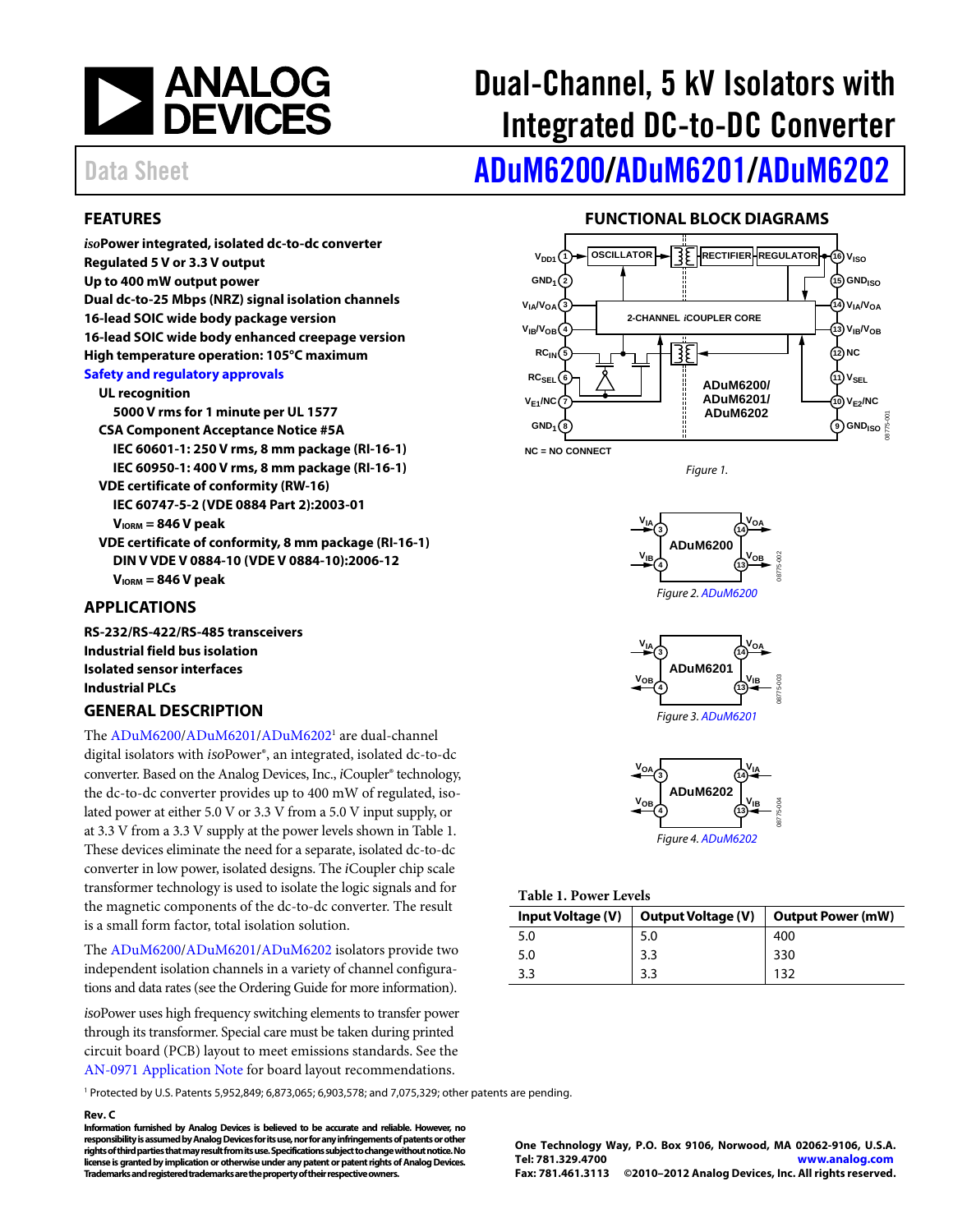## TABLE OF CONTENTS

| Electrical Characteristics-5 V Primary Input Supply/   |
|--------------------------------------------------------|
| Electrical Characteristics-3.3 V Primary Input Supply/ |
| Electrical Characteristics-5 V Primary Input Supply/   |
|                                                        |
|                                                        |
|                                                        |
|                                                        |
|                                                        |
|                                                        |
|                                                        |

### <span id="page-1-0"></span>**REVISION HISTORY**

### **6/12—Rev. B to Rev. C**

| Created Hyperlink for Safety and Regulatory Approvals |  |
|-------------------------------------------------------|--|
|                                                       |  |
|                                                       |  |
|                                                       |  |

### **8/11—Rev. A to Rev. B**

### **8/11—Rev. 0 to Rev. A**

| Added 16-Lead SOIC (RI-16-1) Package Universal |  |
|------------------------------------------------|--|
|                                                |  |
|                                                |  |
|                                                |  |

### **10/10—Revision 0: Initial Version**

| Pin Configurations and Function Descriptions 11  |  |
|--------------------------------------------------|--|
|                                                  |  |
|                                                  |  |
|                                                  |  |
|                                                  |  |
|                                                  |  |
|                                                  |  |
|                                                  |  |
|                                                  |  |
| DC Correctness and Magnetic Field Immunity 19    |  |
|                                                  |  |
| Current-Limit and Thermal Overload Protection 21 |  |
|                                                  |  |
|                                                  |  |
|                                                  |  |
|                                                  |  |
|                                                  |  |
|                                                  |  |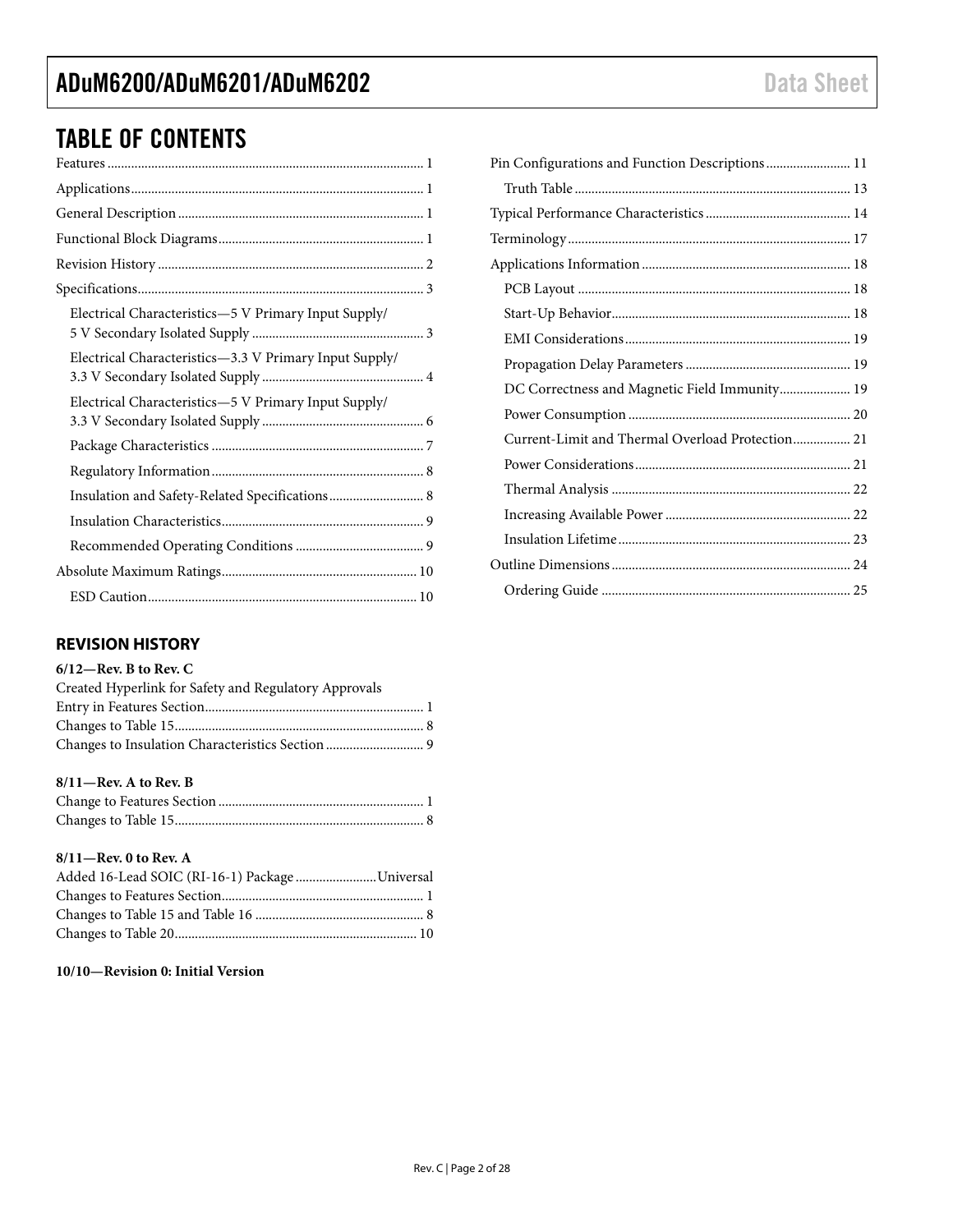### <span id="page-2-0"></span>**SPECIFICATIONS**

### <span id="page-2-1"></span>**ELECTRICAL CHARACTERISTICS—5 V PRIMARY INPUT SUPPLY/5 V SECONDARY ISOLATED SUPPLY**

Typical specifications are at  $T_A = 25^{\circ}C$ ,  $V_{DD1} = V_{SEL} = V_{ISO} = 5$  V. Minimum/maximum specifications apply over the entire recommended operation range, which is 4.5 V  $\leq$  V<sub>DD1</sub>, V<sub>SEL</sub>, V<sub>ISO</sub> ≤ 5.5 V, and −40°C ≤ T<sub>A</sub> ≤ +105°C, unless otherwise noted. Switching specifications are tested with  $C_L = 15$  pF and CMOS signal levels, unless otherwise noted.

| <b>Parameter</b>                    | Symbol                  | Min | Typ | Max | Unit       | <b>Test Conditions/Comments</b>                                                               |
|-------------------------------------|-------------------------|-----|-----|-----|------------|-----------------------------------------------------------------------------------------------|
| DC-TO-DC CONVERTER SUPPLY           |                         |     |     |     |            |                                                                                               |
| Setpoint                            | $V_{ISO}$               | 4.7 | 5.0 | 5.4 | V          | $I_{\text{iso}} = 0 \text{ mA}$                                                               |
| Line Regulation                     | $V_{ISO(LINE)}$         |     |     |     | mV/V       | $I_{\text{ISO}}$ = 40 mA, $V_{\text{DD1}}$ = 4.5 V to 5.5 V                                   |
| Load Regulation                     | $V_{\text{ISO(LOAD)}}$  |     |     | 5   | %          | $I_{ISO} = 8$ mA to 72 mA                                                                     |
| Output Ripple                       | $V_{ISO(RIP)}$          |     | 75  |     | mV p-p     | 20 MHz bandwidth, $C_{BO} = 0.1 \,\mu\text{F}  10 \,\mu\text{F}$ , $I_{ISO} = 72 \,\text{mA}$ |
| <b>Output Noise</b>                 | $V_{\text{ISO(NOISE)}}$ |     | 200 |     | mV p-p     | $C_{\text{RO}} = 0.1 \mu$ F  10 $\mu$ F, I <sub>ISO</sub> = 72 mA                             |
| Switching Frequency                 | $t_{\rm osc}$           |     | 180 |     | <b>MHz</b> |                                                                                               |
| <b>PWM Frequency</b>                | f <sub>PWM</sub>        |     | 625 |     | kHz        |                                                                                               |
| <b>Output Supply Current</b>        | ISO(MAX)                | 80  |     |     | mA         | $V_{ISO} > 4.5 V$                                                                             |
| Efficiency at I <sub>ISO(MAX)</sub> |                         |     | 32  |     | %          | $I_{ISO} = 80 \text{ mA}$                                                                     |
| $I_{DD1}$ , No $V_{ISO}$ Load       | $I_{DD1(Q)}$            |     | 10  | 26  | mA         |                                                                                               |
| $I_{DD1}$ , Full $V_{ISO}$ Load     | DD1(MAX)                |     | 290 |     | mA         |                                                                                               |

#### **Table 2. DC-to-DC Converter Static Specifications**

### **Table 3. DC-to-DC Converter Dynamic Specifications**

|                       |                 | 1 Mbps-A or C Grade |     |     | 25 Mbps-C Grade |     |     |      | <b>Test Conditions/</b> |
|-----------------------|-----------------|---------------------|-----|-----|-----------------|-----|-----|------|-------------------------|
| <b>Parameter</b>      | Symbol          | <b>Min</b>          | Typ | Max | Min             | Typ | Max | Unit | <b>Comments</b>         |
| <b>SUPPLY CURRENT</b> |                 |                     |     |     |                 |     |     |      |                         |
| Input                 | $\text{DD1}(D)$ |                     |     |     |                 |     |     |      |                         |
| <b>ADuM6200</b>       |                 |                     | 9   |     |                 | 34  |     | mA   | No $V_{ISO}$ load       |
| <b>ADuM6201</b>       |                 |                     | 10  |     |                 | 38  |     | mA   | No $V_{ISO}$ load       |
| <b>ADuM6202</b>       |                 |                     | 11  |     |                 | 41  |     | mA   | No $V_{ISO}$ load       |
| Available to Load     | ISO(LOAD)       |                     |     |     |                 |     |     |      |                         |
| <b>ADuM6200</b>       |                 |                     | 80  |     |                 | 74  |     | mA   |                         |
| <b>ADuM6201</b>       |                 |                     | 80  |     |                 | 72  |     | mA   |                         |
| <b>ADuM6202</b>       |                 |                     | 80  |     |                 | 70  |     | mA   |                         |

#### **Table 4. Switching Specifications**

|                                   |                                     | A Grade    |     |     |     | C Grade |     |                | <b>Test Conditions/</b> |
|-----------------------------------|-------------------------------------|------------|-----|-----|-----|---------|-----|----------------|-------------------------|
| <b>Parameter</b>                  | Symbol                              | <b>Min</b> | Typ | Max | Min | Typ     | Max | Unit           | <b>Comments</b>         |
| SWITCHING SPECIFICATIONS          |                                     |            |     |     |     |         |     |                |                         |
| Data Rate                         |                                     |            |     |     |     |         | 25  | <b>Mbps</b>    | Within PWD limit        |
| Propagation Delay                 | $t_{\text{PHL}}$ , $t_{\text{PLH}}$ |            | 55  | 100 |     | 45      | 60  | ns             | 50% input to 50% output |
| Pulse Width Distortion            | <b>PWD</b>                          |            |     | 40  |     |         | 6   | ns             | $ t_{PPH}-t_{PHL$       |
| Change vs. Temperature            |                                     |            |     |     |     | 5       |     | $ps/^{\circ}C$ |                         |
| Pulse Width                       | PW                                  | 1000       |     |     | 40  |         |     | ns             | Within PWD limit        |
| Propagation Delay Skew            | $t_{PSK}$                           |            |     | 50  |     |         | 15  | ns             | Between any two units   |
| <b>Channel Matching</b>           |                                     |            |     |     |     |         |     |                |                         |
| Codirectional <sup>1</sup>        | <b>LPSKCD</b>                       |            |     | 50  |     |         | 6   | ns             |                         |
| Opposing Directional <sup>2</sup> | <b>LPSKOD</b>                       |            |     | 50  |     |         | 15  | ns             |                         |

<sup>1</sup> Codirectional channel matching is the absolute value of the difference in propagation delays between any two channels with inputs on the same side of the isolation barrier.<br><sup>2</sup> Opposing directional channel matching is the absolute value of the difference in propagation delays between any two channels with inputs on opposite sides of the

isolation barrier.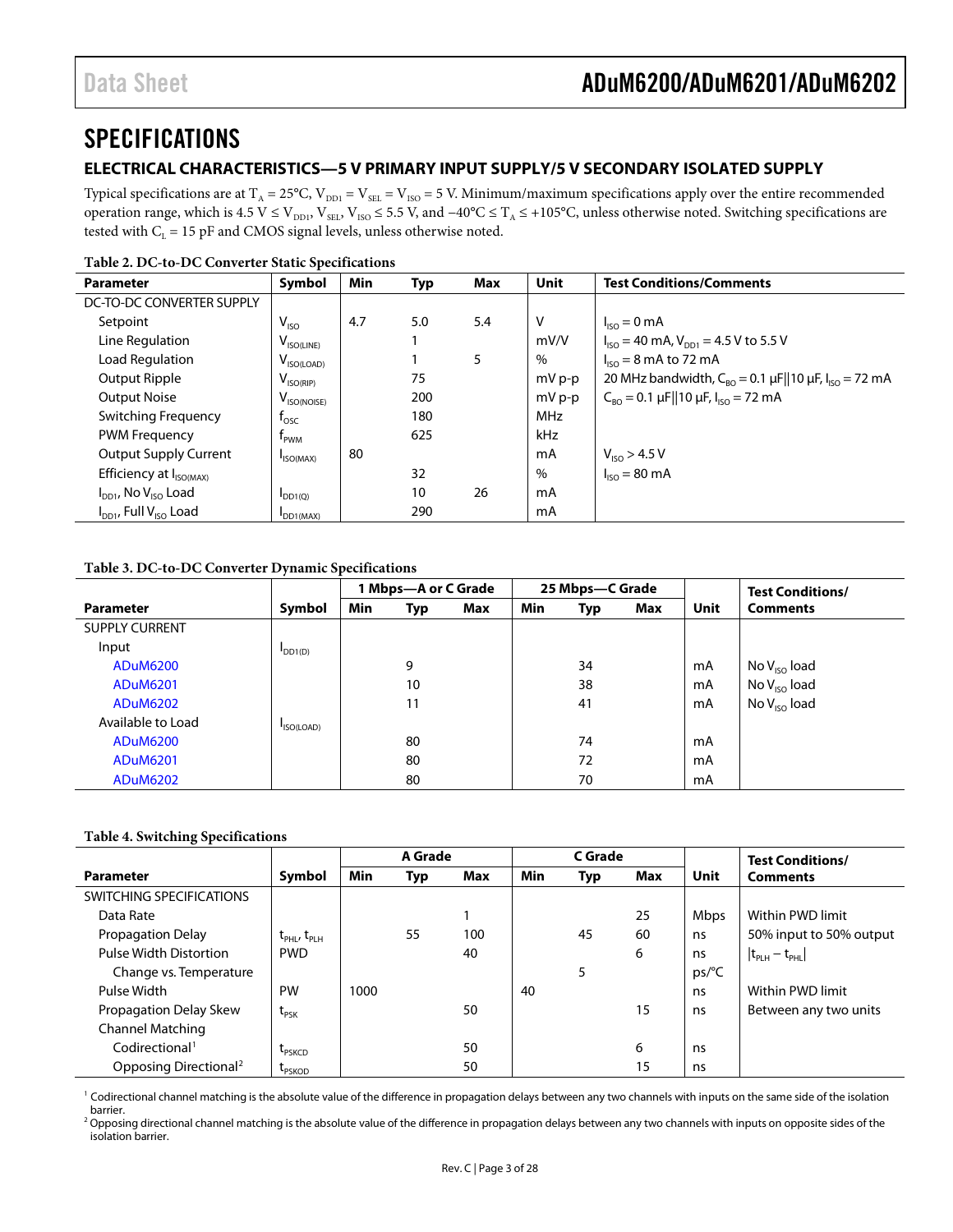### ADuM6200/ADuM6201/ADuM6202 Data Sheet

| $\frac{1}{2}$ with $\frac{1}{2}$ and $\frac{1}{2}$ are $\frac{1}{2}$ and $\frac{1}{2}$ are $\frac{1}{2}$ and $\frac{1}{2}$ are $\frac{1}{2}$ and $\frac{1}{2}$ are $\frac{1}{2}$ are $\frac{1}{2}$ are $\frac{1}{2}$ are $\frac{1}{2}$ are $\frac{1}{2}$ are $\frac{1}{2}$ are $\frac{1}{2}$ |                 |                                                            |         |                                                            |        |                                                                                      |
|----------------------------------------------------------------------------------------------------------------------------------------------------------------------------------------------------------------------------------------------------------------------------------------------|-----------------|------------------------------------------------------------|---------|------------------------------------------------------------|--------|--------------------------------------------------------------------------------------|
|                                                                                                                                                                                                                                                                                              |                 |                                                            |         |                                                            |        | <b>Test Conditions/</b>                                                              |
| <b>Parameter</b>                                                                                                                                                                                                                                                                             | Symbol          | Min                                                        | Typ     | Max                                                        | Unit   | <b>Comments</b>                                                                      |
| DC SPECIFICATIONS                                                                                                                                                                                                                                                                            |                 |                                                            |         |                                                            |        |                                                                                      |
| Logic High Input Threshold                                                                                                                                                                                                                                                                   | V <sub>1H</sub> | $0.7 \times V_{\text{iso}}$ or $0.7 \times V_{\text{non}}$ |         |                                                            | v      |                                                                                      |
| Logic Low Input Threshold                                                                                                                                                                                                                                                                    | $V_{\parallel}$ |                                                            |         | $0.3 \times V_{\text{iso}}$ or $0.3 \times V_{\text{DD1}}$ | v      |                                                                                      |
| Logic High Output Voltages                                                                                                                                                                                                                                                                   | $V_{OH}$        | $V_{DD1}$ – 0.3 or $V_{ISO}$ – 0.3                         | 5.0     |                                                            | V      | $I_{Ox} = -20 \mu A$ , $V_{1x} = V_{1xH}$                                            |
|                                                                                                                                                                                                                                                                                              |                 | $V_{DD1}$ – 0.5 or $V_{ISO}$ – 0.5                         | 4.8     |                                                            | $\vee$ | $I_{Ox} = -4$ mA, $V_{1x} = V_{1xH}$                                                 |
| Logic Low Output Voltages                                                                                                                                                                                                                                                                    | $V_{OL}$        |                                                            | 0.0     | 0.1                                                        | $\vee$ | $I_{Ox} = 20 \mu A$ , $V_{1x} = V_{1x1}$                                             |
|                                                                                                                                                                                                                                                                                              |                 |                                                            | 0.2     | 0.4                                                        | $\vee$ | $I_{Ox} = 4 \text{ mA}$ , $V_{1x} = V_{1x1}$                                         |
| Undervoltage Lockout                                                                                                                                                                                                                                                                         | <b>UVLO</b>     |                                                            |         |                                                            |        | $V_{DD1}$ , $V_{ISO}$ supplies                                                       |
| Positive-Going Threshold                                                                                                                                                                                                                                                                     | $V_{UV+}$       |                                                            | 2.7     |                                                            | V      |                                                                                      |
| Negative-Going Threshold                                                                                                                                                                                                                                                                     | $V_{UV}$        |                                                            | 2.4     |                                                            | V      |                                                                                      |
| <b>Hysteresis</b>                                                                                                                                                                                                                                                                            | $V_{UVH}$       |                                                            | 0.3     |                                                            | $\vee$ |                                                                                      |
| Input Currents per Channel                                                                                                                                                                                                                                                                   | ъ.              | $-20$                                                      | $+0.01$ | $+20$                                                      | μA     | $0 V \leq V_{1x} \leq V_{DD1}$                                                       |
| AC SPECIFICATIONS                                                                                                                                                                                                                                                                            |                 |                                                            |         |                                                            |        |                                                                                      |
| <b>Output Rise/Fall Time</b>                                                                                                                                                                                                                                                                 | $t_{R}/t_{F}$   |                                                            | 2.5     |                                                            | ns     | 10% to 90%                                                                           |
| Common-Mode Transient<br>Immunity <sup>1</sup>                                                                                                                                                                                                                                               | CM              | 25                                                         | 35      |                                                            | kV/µs  | $V_{1x} = V_{D21}$ or $V_{150}$ , $V_{CM} = 1000$ V,<br>transient magnitude = $800V$ |
| <b>Refresh Rate</b>                                                                                                                                                                                                                                                                          | $f_{r}$         |                                                            | 1.0     |                                                            | Mbps   |                                                                                      |

**Table 5. Input and Output Characteristics**

 $^1$  |CM| is the maximum common-mode voltage slew rate that can be sustained while maintaining V<sub>0</sub> > 0.7 × V<sub>IsO</sub> to 0.7 × V<sub>IsO</sub> for a high input or V<sub>0</sub> < 0.3 × V<sub>IsO</sub> for a low input. The common-mode voltage slew rates apply to both rising and falling common-mode voltage edges.

### <span id="page-3-0"></span>**ELECTRICAL CHARACTERISTICS—3.3 V PRIMARY INPUT SUPPLY/3.3 V SECONDARY ISOLATED SUPPLY**

Typical specifications are at  $T_A = 25^{\circ}C$ ,  $V_{DD1} = V_{ISO} = 3.3 V$ ,  $V_{SEL} = GND_{ISO}$ . Minimum/maximum specifications apply over the entire recommended operation range, which is 3.0 V ≤ V<sub>DD1</sub>, V<sub>SEL</sub>, V<sub>ISO</sub> ≤ 3.6 V, and −40°C ≤ T<sub>A</sub> ≤ +105°C, unless otherwise noted. Switching specifications are tested with  $C_L = 15$  pF and CMOS signal levels, unless otherwise noted.

| Table 0. DC-to-DC Converter Static Specifications |                       |     |     |     |             |                                                                                                 |  |  |  |  |
|---------------------------------------------------|-----------------------|-----|-----|-----|-------------|-------------------------------------------------------------------------------------------------|--|--|--|--|
| <b>Parameter</b>                                  | Symbol                | Min | Typ | Max | <b>Unit</b> | <b>Test Conditions/Comments</b>                                                                 |  |  |  |  |
| DC-TO-DC CONVERTER SUPPLY                         |                       |     |     |     |             |                                                                                                 |  |  |  |  |
| Setpoint                                          | $V_{ISO}$             | 3.0 | 3.3 | 3.6 | ٧           | $I_{ISO} = 0$ mA                                                                                |  |  |  |  |
| Line Regulation                                   | $V_{ISO(LINE)}$       |     |     |     | mV/V        | $I_{\text{ISO}}$ = 20 mA, $V_{\text{DD1}}$ = 3.0 V to 3.6 V                                     |  |  |  |  |
| Load Regulation                                   | $V_{ISO(LOAD)}$       |     |     | 5   | %           | $I_{ISO} = 4$ mA to 36 mA                                                                       |  |  |  |  |
| Output Ripple                                     | $V_{ISO(RIP)}$        |     | 50  |     | mV p-p      | 20 MHz bandwidth, $C_{BO} = 0.1 \,\mu\text{F}    10 \,\mu\text{F}$ , $I_{ISO} = 36 \,\text{mA}$ |  |  |  |  |
| <b>Output Noise</b>                               | $V_{ISO(NOISE)}$      |     | 130 |     | mV p-p      | $C_{RO} = 0.1 \mu$ F  10 $\mu$ F, I <sub>ISO</sub> = 36 mA                                      |  |  |  |  |
| <b>Switching Frequency</b>                        | $t_{\text{osc}}$      |     | 180 |     | <b>MHz</b>  |                                                                                                 |  |  |  |  |
| <b>PWM Frequency</b>                              | t <sub>pwm</sub>      |     | 625 |     | kHz         |                                                                                                 |  |  |  |  |
| <b>Output Supply Current</b>                      | $I_{ISO(MAX)}$        | 40  |     |     | mA          | $V_{ISO} > 3 V$                                                                                 |  |  |  |  |
| Efficiency at I <sub>ISO(MAX)</sub>               |                       |     | 29  |     | $\%$        | $I_{ISO} = 40 \text{ mA}$                                                                       |  |  |  |  |
| $I_{DD1}$ , No $V_{ISO}$ Load                     | $I_{DD1(Q)}$          |     | 10  | 17  | mA          |                                                                                                 |  |  |  |  |
| $I_{DD1}$ , Full $V_{ISO}$ Load                   | DD <sub>1</sub> (MAX) |     | 175 |     | mA          |                                                                                                 |  |  |  |  |

### **Table 6. DC-to-DC Converter Static Specifications**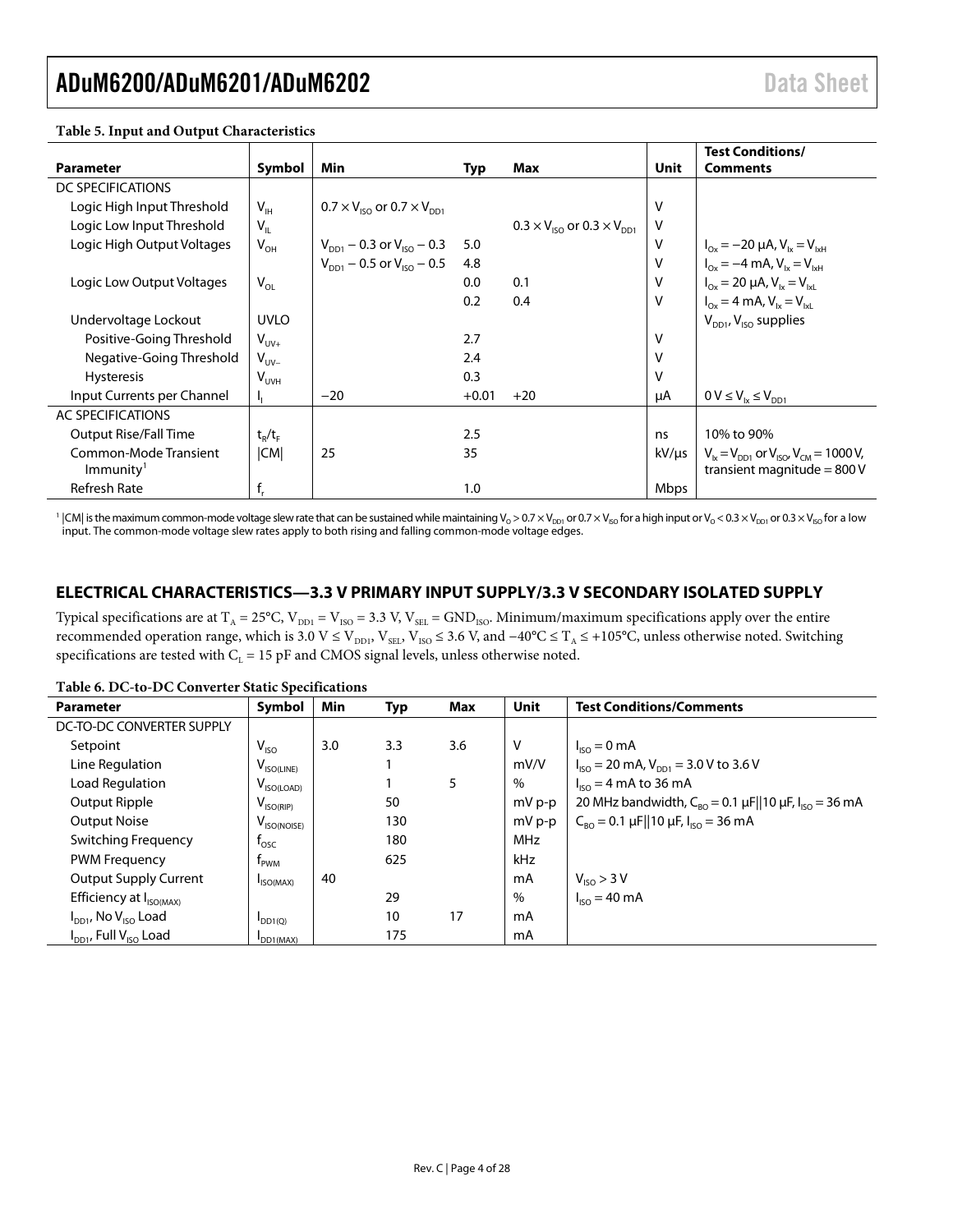### **Table 7. DC-to-DC Converter Dynamic Specifications**

|                       |                            | 1 Mbps—A or C Grade |     |     | 25 Mbps-C Grade |     |     |      | <b>Test Conditions/</b> |
|-----------------------|----------------------------|---------------------|-----|-----|-----------------|-----|-----|------|-------------------------|
| <b>Parameter</b>      | Symbol                     | Min                 | Typ | Max | Min             | Typ | Max | Unit | <b>Comments</b>         |
| <b>SUPPLY CURRENT</b> |                            |                     |     |     |                 |     |     |      |                         |
| Input                 | $\mathsf{DD1}(\mathsf{D})$ |                     |     |     |                 |     |     |      |                         |
| <b>ADuM6200</b>       |                            |                     | 6   |     |                 | 23  |     | mA   | No $V_{ISO}$ load       |
| <b>ADuM6201</b>       |                            |                     | 7   |     |                 | 25  |     | mA   | No $V_{ISO}$ load       |
| <b>ADuM6202</b>       |                            |                     | 8   |     |                 | 27  |     | mA   | No $V_{ISO}$ load       |
| Available to Load     | ISO(LOAD)                  |                     |     |     |                 |     |     |      |                         |
| <b>ADuM6200</b>       |                            |                     | 40  |     |                 | 36  |     | mA   |                         |
| <b>ADuM6201</b>       |                            |                     | 40  |     |                 | 35  |     | mA   |                         |
| <b>ADuM6202</b>       |                            |                     | 40  |     |                 | 34  |     | mA   |                         |

### **Table 8. Switching Specifications**

|                                   |                                          |            | A Grade |     |            | C Grade |     |             | <b>Test Conditions/</b> |
|-----------------------------------|------------------------------------------|------------|---------|-----|------------|---------|-----|-------------|-------------------------|
| <b>Parameter</b>                  | Symbol                                   | <b>Min</b> | Typ     | Max | <b>Min</b> | Typ     | Max | Unit        | <b>Comments</b>         |
| SWITCHING SPECIFICATIONS          |                                          |            |         |     |            |         |     |             |                         |
| Data Rate                         |                                          |            |         |     |            |         | 25  | <b>Mbps</b> | Within PWD limit        |
| Propagation Delay                 | $t_{\text{PHL}}$ , $t_{\text{PLH}}$      |            | 60      | 100 |            | 45      | 65  | ns          | 50% input to 50% output |
| <b>Pulse Width Distortion</b>     | <b>PWD</b>                               |            |         | 40  |            |         | 6   | ns          | $ t_{PLH} - t_{PHL} $   |
| Change vs. Temperature            |                                          |            |         |     |            | 5       |     | ps/°C       |                         |
| Pulse Width                       | PW                                       | 1000       |         |     | 40         |         |     | ns          | Within PWD limit        |
| Propagation Delay Skew            | $\boldsymbol{\mathrm{t}}_{\mathsf{PSK}}$ |            |         | 50  |            |         | 45  | ns          | Between any two units   |
| <b>Channel Matching</b>           |                                          |            |         |     |            |         |     |             |                         |
| Codirectional <sup>1</sup>        | L <sub>PSKCD</sub>                       |            |         | 50  |            |         | 6   | ns          |                         |
| Opposing Directional <sup>2</sup> | L <sub>PSKOD</sub>                       |            |         | 50  |            |         | 15  | ns          |                         |

<sup>1</sup> Codirectional channel matching is the absolute value of the difference in propagation delays between any two channels with inputs on the same side of the isolation barrier.

<sup>2</sup> Opposing directional channel matching is the absolute value of the difference in propagation delays between any two channels with inputs on opposite sides of the isolation barrier.

### **Table 9. Input and Output Characteristics**

|                                                |                       |                                                            |         |                                              |        | <b>Test Conditions/</b>                                                              |
|------------------------------------------------|-----------------------|------------------------------------------------------------|---------|----------------------------------------------|--------|--------------------------------------------------------------------------------------|
| <b>Parameter</b>                               | Symbol                | Min                                                        | Typ     | Max                                          | Unit   | <b>Comments</b>                                                                      |
| DC SPECIFICATIONS                              |                       |                                                            |         |                                              |        |                                                                                      |
| Logic High Input Threshold                     | $V_{\text{IH}}$       | $0.7 \times V_{\text{iso}}$ or $0.7 \times V_{\text{DD1}}$ |         |                                              | v      |                                                                                      |
| Logic Low Input Threshold                      | $V_{\parallel}$       |                                                            |         | $0.3 \times V_{150}$ or $0.3 \times V_{D01}$ | $\vee$ |                                                                                      |
| Logic High Output Voltages                     | $V_{OH}$              | $V_{DD1}$ – 0.3 or $V_{ISO}$ – 0.3                         | 3.3     |                                              | v      | $I_{Ox} = -20 \mu A$ , $V_{1x} = V_{1xH}$                                            |
|                                                |                       | $V_{\text{DD1}}$ – 0.5 or $V_{\text{ISO}}$ – 0.5           | 3.1     |                                              | v      | $I_{Ox} = -4$ mA, $V_{1x} = V_{1xH}$                                                 |
| Logic Low Output Voltages                      | $V_{OL}$              |                                                            | 0.0     | 0.1                                          | V      | $I_{Ox} = 20 \mu A$ , $V_{1x} = V_{1x1}$                                             |
|                                                |                       |                                                            | 0.0     | 0.4                                          | $\vee$ | $I_{Ox} = 4$ mA, $V_{1x} = V_{1x}$                                                   |
| Undervoltage Lockout                           | <b>UVLO</b>           |                                                            |         |                                              |        | $V_{DD1}$ , $V_{ISO}$ supplies                                                       |
| Positive-Going Threshold                       | $V_{UV+}$             |                                                            | 2.7     |                                              | v      |                                                                                      |
| Negative-Going Threshold                       | $V_{UV-}$             |                                                            | 2.4     |                                              | v      |                                                                                      |
| <b>Hysteresis</b>                              | V <sub>UVH</sub>      |                                                            | 0.3     |                                              | v      |                                                                                      |
| Input Currents per Channel                     | Ч.                    | $-20$                                                      | $+0.01$ | $+20$                                        | μA     | $0 V \leq V_{1x} \leq V_{DD1}$                                                       |
| AC SPECIFICATIONS                              |                       |                                                            |         |                                              |        |                                                                                      |
| <b>Output Rise/Fall Time</b>                   | $t_{\rm R}/t_{\rm F}$ |                                                            | 2.5     |                                              | ns     | 10% to 90%                                                                           |
| Common-Mode Transient<br>Immunity <sup>1</sup> | CM                    | 25                                                         | 35      |                                              | kV/us  | $V_{1x} = V_{D11}$ or $V_{150}$ , $V_{CM} = 1000$ V,<br>transient magnitude = $800V$ |
| Refresh Rate                                   | $f_r$                 |                                                            | 1.0     |                                              | Mbps   |                                                                                      |

<sup>1</sup> |CM| is the maximum common-mode voltage slew rate that can be sustained while maintaining V<sub>o</sub> > 0.7 × V<sub>LD1</sub> or 0.7 × V<sub>ISO</sub> for a high input or V<sub>o</sub> < 0.3 × V<sub>LD1</sub> or 0.3 × V<sub>ISO</sub> for a low input. The common-mode voltage slew rates apply to both rising and falling common-mode voltage edges.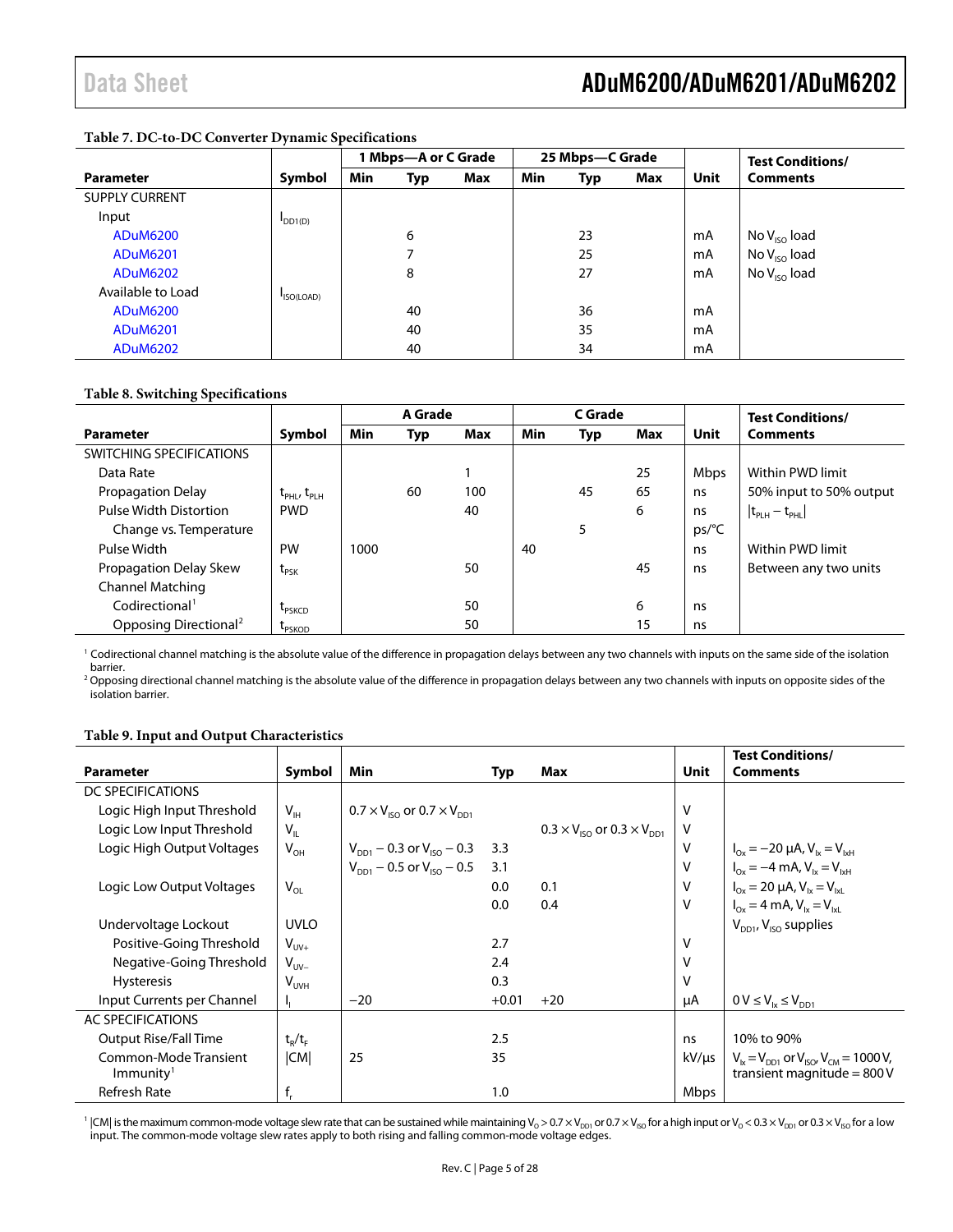### <span id="page-5-0"></span>**ELECTRICAL CHARACTERISTICS—5 V PRIMARY INPUT SUPPLY/3.3 V SECONDARY ISOLATED SUPPLY**

Typical specifications are at  $T_A = 25^{\circ}C$ ,  $V_{DD1} = 5.0$  V,  $V_{ISO} = 3.3$  V,  $V_{SEL} =$  GND<sub>ISO</sub>. Minimum/maximum specifications apply over the entire recommended operation range, which is 4.5 V ≤ V<sub>DD1</sub> ≤ 5.5 V, 3.0 V ≤ V<sub>ISO</sub> ≤ 3.6 V, and −40°C ≤ T<sub>A</sub> ≤ +105°C, unless otherwise noted. Switching specifications are tested with  $C_L = 15$  pF and CMOS signal levels, unless otherwise noted.

#### **Table 10. DC-to-DC Converter Static Specifications**

| <b>Parameter</b>                    | Symbol                      | Min | Typ            | Max | Unit       | <b>Test Conditions/Comments</b>                                                                 |
|-------------------------------------|-----------------------------|-----|----------------|-----|------------|-------------------------------------------------------------------------------------------------|
| DC-TO-DC CONVERTER SUPPLY           |                             |     |                |     |            |                                                                                                 |
| Setpoint                            | $V_{ISO}$                   | 3.0 | 3.3            | 3.6 | $\vee$     | $I_{ISO} = 0$ mA                                                                                |
| Line Regulation                     | $V_{ISO(LINE)}$             |     |                |     | mV/V       | $I_{ISO}$ = 50 mA, $V_{DD1}$ = 3.0 V to 3.6 V                                                   |
| Load Regulation                     | $V_{ISO(LOAD)}$             |     |                | 5   | %          | $I_{ISO} = 6$ mA to 54 mA                                                                       |
| Output Ripple                       | $V_{ISO(RIP)}$              |     | 50             |     | mV p-p     | 20 MHz bandwidth, $C_{BO} = 0.1 \,\mu\text{F}    10 \,\mu\text{F}$ , $I_{ISO} = 90 \,\text{mA}$ |
| <b>Output Noise</b>                 | V <sub>ISO(NOISE)</sub>     |     | 130            |     | mV p-p     | $C_{RO} = 0.1 \mu$ F  10 $\mu$ F, I <sub>ISO</sub> = 90 mA                                      |
| Switching Frequency                 | $\mathsf{r}_{\mathsf{osc}}$ |     | 180            |     | <b>MHz</b> |                                                                                                 |
| <b>PWM Frequency</b>                | <b>T</b> <sub>PWM</sub>     |     | 625            |     | kHz        |                                                                                                 |
| <b>Output Supply Current</b>        | ISO(MAX)                    | 100 |                |     | mA         | $V_{ISO} > 3 V$                                                                                 |
| Efficiency at I <sub>ISO(MAX)</sub> |                             |     | 25             |     | %          | $I_{ISO} = 100 \text{ mA}$                                                                      |
| $I_{DD1}$ , No $V_{ISO}$ Load       | $I_{DD1(Q)}$                |     | $\overline{ }$ | 13  | mA         |                                                                                                 |
| $I_{DD1}$ , Full $V_{ISO}$ Load     | DD1(MAX)                    |     | 230            |     | mA         |                                                                                                 |

### **Table 11. DC-to-DC Converter Dynamic Specifications**

|                       |                     | 1 Mbps—A or C Grade |     | 25 Mbps-C Grade |     |     |     | <b>Test Conditions/</b> |                   |
|-----------------------|---------------------|---------------------|-----|-----------------|-----|-----|-----|-------------------------|-------------------|
| <b>Parameter</b>      | Symbol              | <b>Min</b>          | Typ | Max             | Min | Typ | Max | Unit                    | <b>Comments</b>   |
| <b>SUPPLY CURRENT</b> |                     |                     |     |                 |     |     |     |                         |                   |
| Input                 | DD <sub>1</sub> (D) |                     |     |                 |     |     |     |                         |                   |
| <b>ADuM6200</b>       |                     |                     | 6   |                 |     | 22  |     | mA                      | No $V_{ISO}$ load |
| <b>ADuM6201</b>       |                     |                     | 6   |                 |     | 23  |     | mA                      | No $V_{ISO}$ load |
| <b>ADuM6202</b>       |                     |                     | 6   |                 |     | 24  |     | mA                      | No $V_{ISO}$ load |
| Available to Load     | ISO(LOAD)           |                     |     |                 |     |     |     |                         |                   |
| <b>ADuM6200</b>       |                     |                     | 100 |                 |     | 96  |     | mA                      |                   |
| <b>ADuM6201</b>       |                     |                     | 100 |                 |     | 95  |     | mA                      |                   |
| <b>ADuM6202</b>       |                     |                     | 100 |                 |     | 94  |     | mA                      |                   |

#### **Table 12. Switching Specifications**

|                                   |                                     |      | A Grade |     | C Grade |     |     | <b>Test Conditions/</b> |                                     |
|-----------------------------------|-------------------------------------|------|---------|-----|---------|-----|-----|-------------------------|-------------------------------------|
| <b>Parameter</b>                  | Symbol                              | Min  | Typ     | Max | Min     | Typ | Max | Unit                    | <b>Comments</b>                     |
| SWITCHING SPECIFICATIONS          |                                     |      |         |     |         |     |     |                         |                                     |
| Data Rate                         |                                     |      |         |     |         |     | 25  | Mbps                    | Within PWD limit                    |
| Propagation Delay                 | $t_{\text{PHL}}$ , $t_{\text{PLH}}$ |      | 60      | 100 |         | 45  | 65  | ns                      | 50% input to 50% output             |
| <b>Pulse Width Distortion</b>     | <b>PWD</b>                          |      |         | 40  |         |     | 6   | ns                      | $ t_{\text{PLH}} - t_{\text{PHL}} $ |
| Change vs. Temperature            |                                     |      |         |     |         | 5   |     | ps/C                    |                                     |
| Pulse Width                       | <b>PW</b>                           | 1000 |         |     | 40      |     |     | ns                      | Within PWD limit                    |
| Propagation Delay Skew            | $\tau_{PSK}$                        |      |         | 50  |         |     | 15  | ns                      | Between any two units               |
| <b>Channel Matching</b>           |                                     |      |         |     |         |     |     |                         |                                     |
| Codirectional <sup>1</sup>        | L <sub>PSKCD</sub>                  |      |         | 50  |         |     | 6   | ns                      |                                     |
| Opposing Directional <sup>2</sup> | <b>LPSKOD</b>                       |      |         | 50  |         |     | 15  | ns                      |                                     |

<sup>1</sup> Codirectional channel matching is the absolute value of the difference in propagation delays between any two channels with inputs on the same side of the isolation

barrier. <sup>2</sup> Opposing directional channel matching is the absolute value of the difference in propagation delays between any two channels with inputs on opposite sides of the isolation barrier.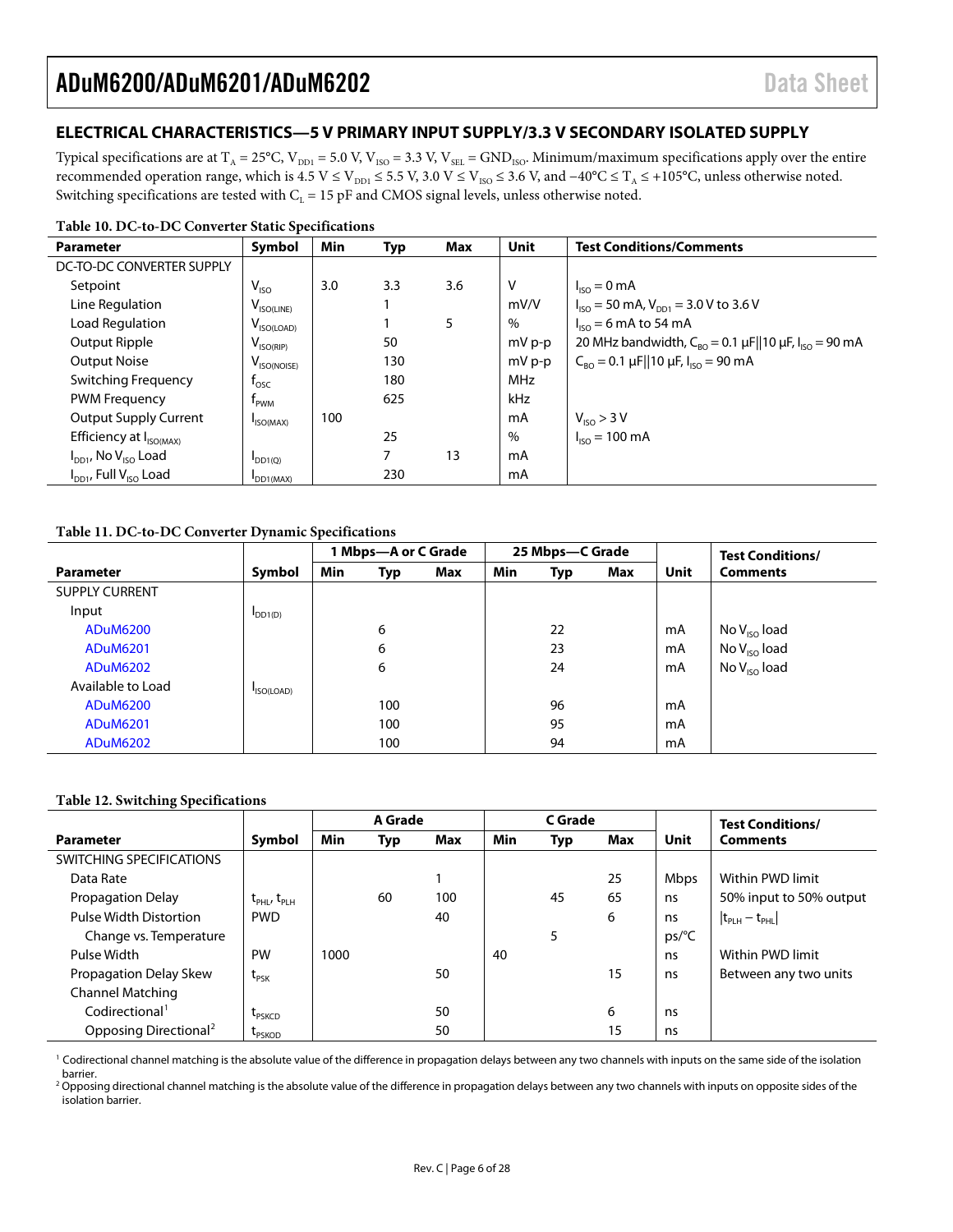| Table 15. Input and Output Characteristics     |                        |                                                 |                                              |                                                 |             |                                                                                       |
|------------------------------------------------|------------------------|-------------------------------------------------|----------------------------------------------|-------------------------------------------------|-------------|---------------------------------------------------------------------------------------|
| <b>Parameter</b>                               | Symbol                 | Min                                             | <b>Typ</b>                                   | Max                                             | <b>Unit</b> | <b>Test Conditions/Comments</b>                                                       |
| DC SPECIFICATIONS                              |                        |                                                 |                                              |                                                 |             |                                                                                       |
| Logic High Input Threshold                     | V <sub>IH</sub>        | $0.7 \times V_{ISO}$ or<br>$0.7 \times V_{DD1}$ |                                              |                                                 | $\vee$      |                                                                                       |
| Logic Low Input Threshold                      | $V_{IL}$               |                                                 |                                              | $0.3 \times V_{ISO}$ or<br>$0.3 \times V_{DD1}$ | v           |                                                                                       |
| Logic High Output Voltages                     | <b>V</b> <sub>OH</sub> | $V_{DD1} - 0.3$ or<br>$VISO - 0.3$              | V <sub>DD1</sub> or V <sub>ISO</sub>         |                                                 | v           | $I_{Ox} = -20 \mu A$ , $V_{1x} = V_{1xH}$                                             |
|                                                |                        | $V_{DD1} - 0.5$ or<br>$V_{ISO} - 0.5$           | $V_{\text{DD1}} - 0.2$ or<br>$V_{ISO} - 0.2$ |                                                 | v           | $I_{0x} = -4$ mA, $V_{1x} = V_{1xH}$                                                  |
| Logic Low Output Voltages                      | VOL                    |                                                 | 0.0                                          | 0.1                                             | V           | $I_{Ox} = 20 \mu A$ , $V_{1x} = V_{1xL}$                                              |
|                                                |                        |                                                 | 0.0                                          | 0.4                                             | $\vee$      | $I_{Ox} = 4$ mA, $V_{1x} = V_{1x}$                                                    |
| Undervoltage Lockout                           | <b>UVLO</b>            |                                                 |                                              |                                                 |             | V <sub>DD1</sub> , V <sub>ISO</sub> supplies                                          |
| Positive-Going Threshold                       | $V_{UV+}$              |                                                 | 2.7                                          |                                                 | $\vee$      |                                                                                       |
| Negative-Going Threshold                       | $V_{UV-}$              |                                                 | 2.4                                          |                                                 | V           |                                                                                       |
| <b>Hysteresis</b>                              | <b>VUVH</b>            |                                                 | 0.3                                          |                                                 | v           |                                                                                       |
| Input Currents per Channel                     | h.                     | $-20$                                           | $+0.01$                                      | $+20$                                           | μA          | $0 V \leq V_{1x} \leq V_{DD1}$                                                        |
| <b>AC SPECIFICATIONS</b>                       |                        |                                                 |                                              |                                                 |             |                                                                                       |
| <b>Output Rise/Fall Time</b>                   | $t_R/t_F$              |                                                 | 2.5                                          |                                                 | ns          | 10% to 90%                                                                            |
| Common-Mode Transient<br>Immunity <sup>1</sup> | CM                     | 25                                              | 35                                           |                                                 | $kV/\mu s$  | $V_{1x} = V_{DD1}$ or $V_{150}$ , $V_{CM} = 1000 V$ ,<br>transient magnitude = $800V$ |
| Refresh Rate                                   | $f_r$                  |                                                 | 1.0                                          |                                                 | Mbps        |                                                                                       |

**Table 13. Input and Output Characteristics** 

 $^1$  |CM| is the maximum common-mode voltage slew rate that can be sustained while maintaining Vo > 0.7 × V $_{\text{DD1}}$  or 0.7 × V $_{\text{ISO}}$  for a high input or Vo < 0.3 × V $_{\text{DD1}}$  or 0.3  $\times$  V $_{\text{SD1}}$  or 0.3  $\times$  V $_{\text{SO}}$ input. The common-mode voltage slew rates apply to both rising and falling common-mode voltage edges.

### <span id="page-6-0"></span>**PACKAGE CHARACTERISTICS**

#### <span id="page-6-1"></span>**Table 14.**

| <b>Parameter</b>                             | Symbol          | Min | Typ       | Max | <b>Unit</b>   | <b>Test Conditions/Comments</b>                                                                                                       |
|----------------------------------------------|-----------------|-----|-----------|-----|---------------|---------------------------------------------------------------------------------------------------------------------------------------|
| RESISTANCE AND CAPACITANCE                   |                 |     |           |     |               |                                                                                                                                       |
| Resistance (Input-to-Output) <sup>1</sup>    | $R_{I-O}$       |     | $10^{12}$ |     | Ω             |                                                                                                                                       |
| Capacitance (Input-to-Output) <sup>1</sup>   | C <sub>LO</sub> |     | 2.2       |     | pF            | $f = 1$ MHz                                                                                                                           |
| Input Capacitance <sup>2</sup>               | Cı              |     | 4.0       |     | pF            |                                                                                                                                       |
| IC Junction-to-Ambient Thermal<br>Resistance | $\theta_{IA}$   |     | 45        |     | $\degree$ C/W | Thermocouple is located at the center of<br>the package underside; test conducted<br>on a 4-layer board with thin traces <sup>3</sup> |
| THERMAL SHUTDOWN                             |                 |     |           |     |               |                                                                                                                                       |
| Thermal Shutdown Threshold                   | TSsp            |     | 150       |     | °⊂            | $T_J$ rising                                                                                                                          |
| Thermal Shutdown Hysteresis                  | $TSSD-HYS$      |     | 20        |     | $\circ$       |                                                                                                                                       |

<sup>1</sup> This device is considered a 2-terminal device; Pin 1 through Pin 8 are shorted together, and Pin 9 through Pin 16 are shorted together.<br><sup>2</sup> lnput capacitance is from any input data pin to ground

Input capacitance is from any input data pin to ground.

<sup>3</sup> Refer to th[e Thermal Analysis s](#page-21-0)ection for thermal model definitions.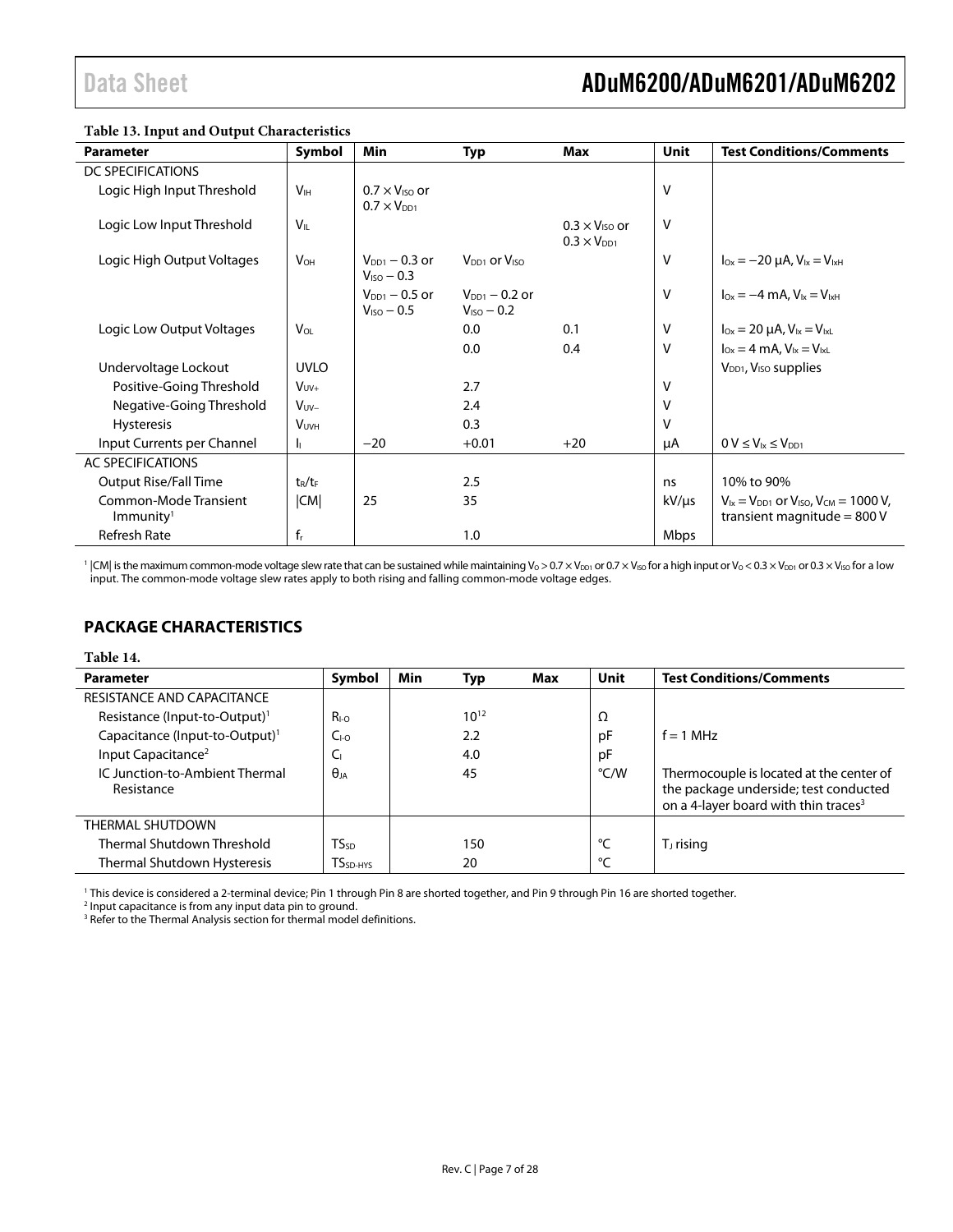### <span id="page-7-0"></span>**REGULATORY INFORMATION**

The [ADuM6200/](http://www.analog.com/ADuM6200)[ADuM6201/](http://www.analog.com/ADuM6201)[ADuM6202 a](http://www.analog.com/ADuM6202)re approved by the organizations listed i[n Table 15.](#page-7-2) Refer to [Table 20 a](#page-9-2)nd th[e Insulation Lifetime](#page-22-0)  section for more information about the recommended maximum working voltages for specific cross-insulation waveforms and insulation levels.

<span id="page-7-2"></span>

| Table 15.                                                 |                                                                                                             |                                                                                                                                      |
|-----------------------------------------------------------|-------------------------------------------------------------------------------------------------------------|--------------------------------------------------------------------------------------------------------------------------------------|
| UL <sup>1</sup>                                           | <b>CSA</b>                                                                                                  | <b>VDE</b>                                                                                                                           |
| Recognized under UL 1577 component<br>recognition program | Approved under CSA Component Acceptance Notice #5A                                                          | RW-16 package: <sup>2</sup><br>Certified according to IEC 60747-5-2<br>(VDE 0884 Part 2):2003-01<br>Basic insulation, 846 V peak     |
| Single protection, 5000 V rms isolation<br>voltage        | Basic insulation per CSA 60950-1-07 and IEC 60950-1,<br>600 V rms (848 V peak) maximum working voltage      | $RI-16-1$ package: $3$<br>Certified according to DIN V VDE V<br>0884-10 (VDE V 0884-10):2006-12<br>Reinforced insulation, 846 V peak |
|                                                           | RW-16 package:                                                                                              |                                                                                                                                      |
|                                                           | Reinforced insulation per CSA 60950-1-07 and IEC 60950-1,<br>380 V rms (537 V peak) maximum working voltage |                                                                                                                                      |
|                                                           | Reinforced insulation per IEC 60601-1, 125 V rms (176 V peak)<br>maximum working voltage                    |                                                                                                                                      |
|                                                           | RI-16-1 package:                                                                                            |                                                                                                                                      |
|                                                           | Reinforced insulation per CSA 60950-1-07 and IEC 60950-1,<br>400 V rms (565 V peak) maximum working voltage |                                                                                                                                      |
|                                                           | Reinforced insulation per IEC 60601-1, 250 V rms (353 V peak)<br>maximum working voltage                    |                                                                                                                                      |
| File E214100                                              | File 205078                                                                                                 | File 2471900-4880-0001                                                                                                               |

1 In accordance with UL 1577, eac[h ADuM6200/](http://www.analog.com/ADuM6200)[ADuM6201/](http://www.analog.com/ADuM6201)[ADuM6202 i](http://www.analog.com/ADuM6202)s proof-tested by applying an insulation test voltage ≥ 6000 V rms for 1 sec (current leakage detection limit =  $15 \mu$ A).

2 In accordance with IEC 60747-5-2 (VDE 0884 Part 2):2003-01, eac[h ADuM6200/](http://www.analog.com/ADuM6200)[ADuM6201/](http://www.analog.com/ADuM6201)[ADuM6202 i](http://www.analog.com/ADuM6202)n the RW-16 package is proof-tested by applying an insulation test voltage ≥ 1590 V peak for 1 sec (partial discharge detection limit = 5 pC). The asterisk (\*) marking branded on the component designates IEC 60747-5-2 (VDE 0884 Part 2):2003-01 approval.

<sup>3</sup> In accordance with DIN V VDE V 0884-10 (VDE V 0884-10):2006-12, eac[h ADuM6200/](http://www.analog.com/ADuM6200)[ADuM6201/](http://www.analog.com/ADuM6201)[ADuM6202 i](http://www.analog.com/ADuM6202)n the RI-16-1 package is proof-tested by applying an insulation test voltage ≥ 1590 V peak for 1 sec (partial discharge detection limit = 5 pC). The asterisk (\*) marking branded on the component designates DIN V VDE V 0884-10 (VDE V 0884-10):2006-12 approval.

### <span id="page-7-1"></span>**INSULATION AND SAFETY-RELATED SPECIFICATIONS**

| Table 16.                                        |            |              |             |                                                                                         |
|--------------------------------------------------|------------|--------------|-------------|-----------------------------------------------------------------------------------------|
| <b>Parameter</b>                                 | Symbol     | <b>Value</b> | <b>Unit</b> | <b>Test Conditions/Comments</b>                                                         |
| Rated Dielectric Insulation Voltage              |            | 5000         | V rms       | 1-minute duration                                                                       |
| Minimum External Air Gap (Clearance)             | L(101)     | 8.0          | mm          | Measured from input terminals to output terminals,<br>shortest distance through air     |
| Minimum External Tracking (Creepage)             | L(102)     |              |             | Measured from input terminals to output terminals,<br>shortest distance path along body |
| RW-16 Package                                    |            | 7.6          | mm          |                                                                                         |
| RI-16-1 Package                                  |            | 8.3 min      | mm          |                                                                                         |
| Minimum Internal Distance (Internal Clearance)   |            | $0.017$ min  | mm          | Distance through insulation                                                             |
| Tracking Resistance (Comparative Tracking Index) | <b>CTI</b> | >175         | v           | DIN IEC 112/VDE 0303, Part 1                                                            |
| Material Group                                   |            | Illa         |             | Material Group (DIN VDE 0110, 1/89, Table 1)                                            |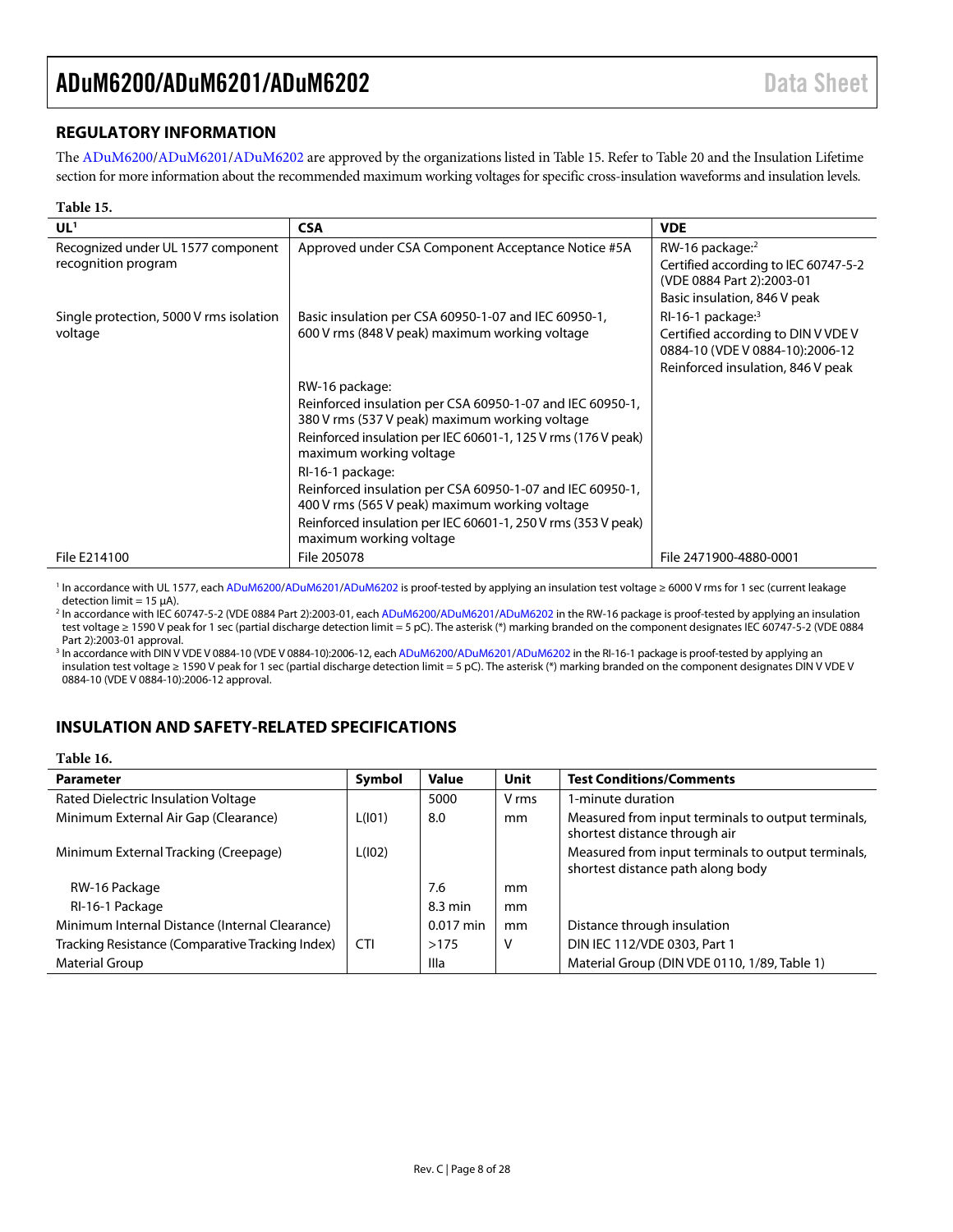### <span id="page-8-0"></span>**INSULATION CHARACTERISTICS**

### *IEC 60747-5-2 (VDE 0884 Part 2):2003-01 and DIN V VDE V 0884-10 (VDE V 0884-10):2006-12*

These isolators are suitable for reinforced electrical isolation only within the safety limit data. Maintenance of the safety data is ensured by protective circuits. The asterisk (\*) marking branded on the components designates IEC 60747-5-2 (VDE 0884 Part 2):2003-01 or DIN V VDE V 0884-10 (VDE V 0884-10):2006-12 approval.

| Table 17.                                                    |                                                                                                             |                  |                       |             |
|--------------------------------------------------------------|-------------------------------------------------------------------------------------------------------------|------------------|-----------------------|-------------|
| <b>Description</b>                                           | <b>Test Conditions/Comments</b>                                                                             | Symbol           | <b>Characteristic</b> | <b>Unit</b> |
| Installation Classification per DIN VDE 0110                 |                                                                                                             |                  |                       |             |
| For Rated Mains Voltage $\leq$ 300 V rms                     |                                                                                                             |                  | I to IV               |             |
| For Rated Mains Voltage $\leq$ 450 V rms                     |                                                                                                             |                  | l to Il               |             |
| For Rated Mains Voltage $\leq 600$ V rms                     |                                                                                                             |                  | I to II               |             |
| <b>Climatic Classification</b>                               |                                                                                                             |                  | 40/105/21             |             |
| Pollution Degree per DIN VDE 0110, Table 1                   |                                                                                                             |                  | 2                     |             |
| Maximum Working Insulation Voltage                           |                                                                                                             | V <sub>ION</sub> | 846                   | V peak      |
| Input-to-Output Test Voltage                                 |                                                                                                             |                  |                       |             |
| Method b1                                                    | $V_{IORM}$ × 1.875 = $V_{PR}$ , 100% production test, t <sub>m</sub> = 1 sec,<br>partial discharge $<$ 5 pC | $V_{PR}$         | 1590                  | V peak      |
| Method a                                                     |                                                                                                             | $V_{PR}$         |                       |             |
| After Environmental Tests Subgroup 1                         | $V_{\text{IORM}} \times 1.6 = V_{\text{PR}} t_{\text{m}} = 60 \text{ sec}$ , partial discharge < 5 pC       |                  | 1375                  | V peak      |
| After Input and/or Safety Tests<br>Subgroup 2 and Subgroup 3 | $V_{\text{IORM}} \times 1.2 = V_{\text{PR}} t_m = 60 \text{ sec}$ , partial discharge < 5 pC                |                  | 1018                  | V peak      |
| Highest Allowable Overvoltage                                | Transient overvoltage, $t_{TR}$ = 10 sec                                                                    | $V_{IOTM}$       | 6000                  | V peak      |
| Safety-Limiting Values                                       | Maximum value allowed in the event of a failure<br>(see Figure 5)                                           |                  |                       |             |
| Case Temperature                                             |                                                                                                             | $T_S$            | 150                   | °C          |
| Side 1 Current $(I_{DD1})$                                   |                                                                                                             | $I_{51}$         | 555                   | mA          |
| Insulation Resistance at T <sub>s</sub>                      | $V_{10} = 500 V$                                                                                            | $R_{c}$          | $>10^{9}$             | Ω           |

### *Thermal Derating Curve*



*Figure 5. Thermal Derating Curve, Dependence of Safety-Limiting Values on Case Temperature, per DIN EN 60747-5-2*

### <span id="page-8-2"></span><span id="page-8-1"></span>**RECOMMENDED OPERATING CONDITIONS**

| <b>Parameter</b>                | Symbol                      | Min   | Max    | Unit | <b>Test Conditions/Comments</b>                   |
|---------------------------------|-----------------------------|-------|--------|------|---------------------------------------------------|
| <b>TEMPERATURE</b>              |                             |       |        |      |                                                   |
| Operating Temperature           |                             | $-40$ | $+105$ | °C   | Operation at 105°C requires reduction of the      |
|                                 |                             |       |        |      | maximum load current as specified in Table 19     |
| SUPPLY VOLTAGES                 |                             |       |        |      | Each voltage is relative to its respective ground |
| $V_{DD1} \otimes V_{SEL} = 0 V$ | $\mathsf{V}_{\mathsf{DD1}}$ | 3.0   | 5.5    |      |                                                   |
| $V_{DD1}$ @ $V_{SEL} = V_{ISO}$ | $V_{DD1}$                   | 4.5   | 5.5    |      |                                                   |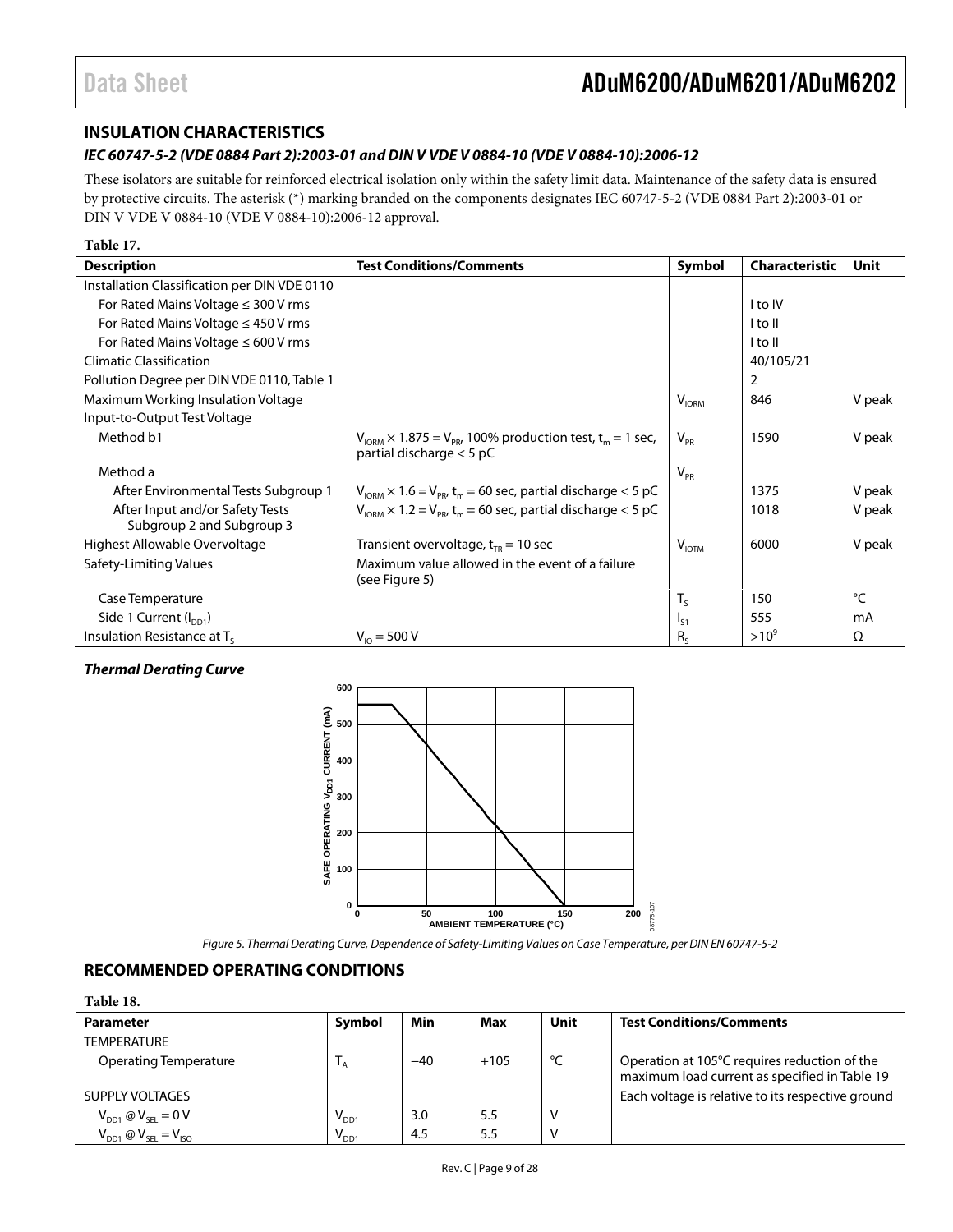### <span id="page-9-0"></span>ABSOLUTE MAXIMUM RATINGS

 $T_A = 25$ °C, unless otherwise noted.

#### <span id="page-9-3"></span>**Table 19.**

| <b>Parameter</b>                                                                               | Rating                               |
|------------------------------------------------------------------------------------------------|--------------------------------------|
| Storage Temperature $(T_{cr})$                                                                 | $-55^{\circ}$ C to $+150^{\circ}$ C  |
| Ambient Operating Temperature $(T_{\alpha})$                                                   | $-40^{\circ}$ C to $+105^{\circ}$ C  |
| Supply Voltages $(V_{DD1}, V_{ISO})^T$                                                         | $-0.5$ V to $+7.0$ V                 |
| Input Voltage $(V_{IA}, V_{IB}, V_{E1}, V_{E2}, V_{SE1})$<br>$RCINJ$ , $RCSE1$ <sup>1, 2</sup> | $-0.5$ V to V <sub>ppi</sub> + 0.5 V |
| Output Voltage $(V_{OA}$ , $V_{OR}$ <sup>1, 2</sup>                                            | $-0.5$ V to V <sub>ppo</sub> + 0.5 V |
| Average Output Current per Pin <sup>3</sup>                                                    | $-10$ mA to $+10$ mA                 |
| Common-Mode Transients <sup>4</sup>                                                            | $-100$ kV/us to $+100$ kV/us         |

<sup>1</sup> Each voltage is relative to its respective ground.

 $2 V_{\text{DDI}}$  and  $V_{\text{DDO}}$  refer to the supply voltages on the input and output sides of a given channel, respectively. See th[e PCB Layout](#page-17-1) section.

 $3$  Se[e Figure 5](#page-8-2) for maximum rated current values for various temperatures. <sup>4</sup> Refers to common-mode transients across the isolation barrier. Commonmode transients exceeding the absolute maximum ratings may cause latch-up or permanent damage.

#### <span id="page-9-2"></span>**Table 20. Maximum Continuous Working Voltage<sup>1</sup>**

Stresses above those listed under Absolute Maximum Ratings may cause permanent damage to the device. This is a stress rating only; functional operation of the device at these or any other conditions above those indicated in the operational section of this specification is not implied. Exposure to absolute maximum rating conditions for extended periods may affect device reliability.

### <span id="page-9-1"></span>**ESD CAUTION**



ESD (electrostatic discharge) sensitive device. Charged devices and circuit boards can discharge without detection. Although this product features patented or proprietary protection circuitry, damage may occur on devices subjected to high energy ESD. Therefore, proper ESD precautions should be taken to avoid performance degradation or loss of functionality.

| <b>Parameter</b>              | Max | Unit   | <b>Applicable Certification</b>       |
|-------------------------------|-----|--------|---------------------------------------|
| AC Voltage, Bipolar Waveform  | 424 | V peak | All certifications, 50-year operation |
| AC Voltage, Unipolar Waveform |     |        |                                       |
| <b>Basic Insulation</b>       | 600 | V peak |                                       |
| Reinforced Insulation         | 565 | V peak | Working voltage per IEC 60950-1       |
| DC Voltage                    |     |        |                                       |
| <b>Basic Insulation</b>       | 600 | V peak |                                       |
| Reinforced Insulation         | 565 | V peak | Working voltage per IEC 60950-1       |

<sup>1</sup> Refers to the continuous voltage magnitude imposed across the isolation barrier. See th[e Insulation Lifetime](#page-22-0) section for more information.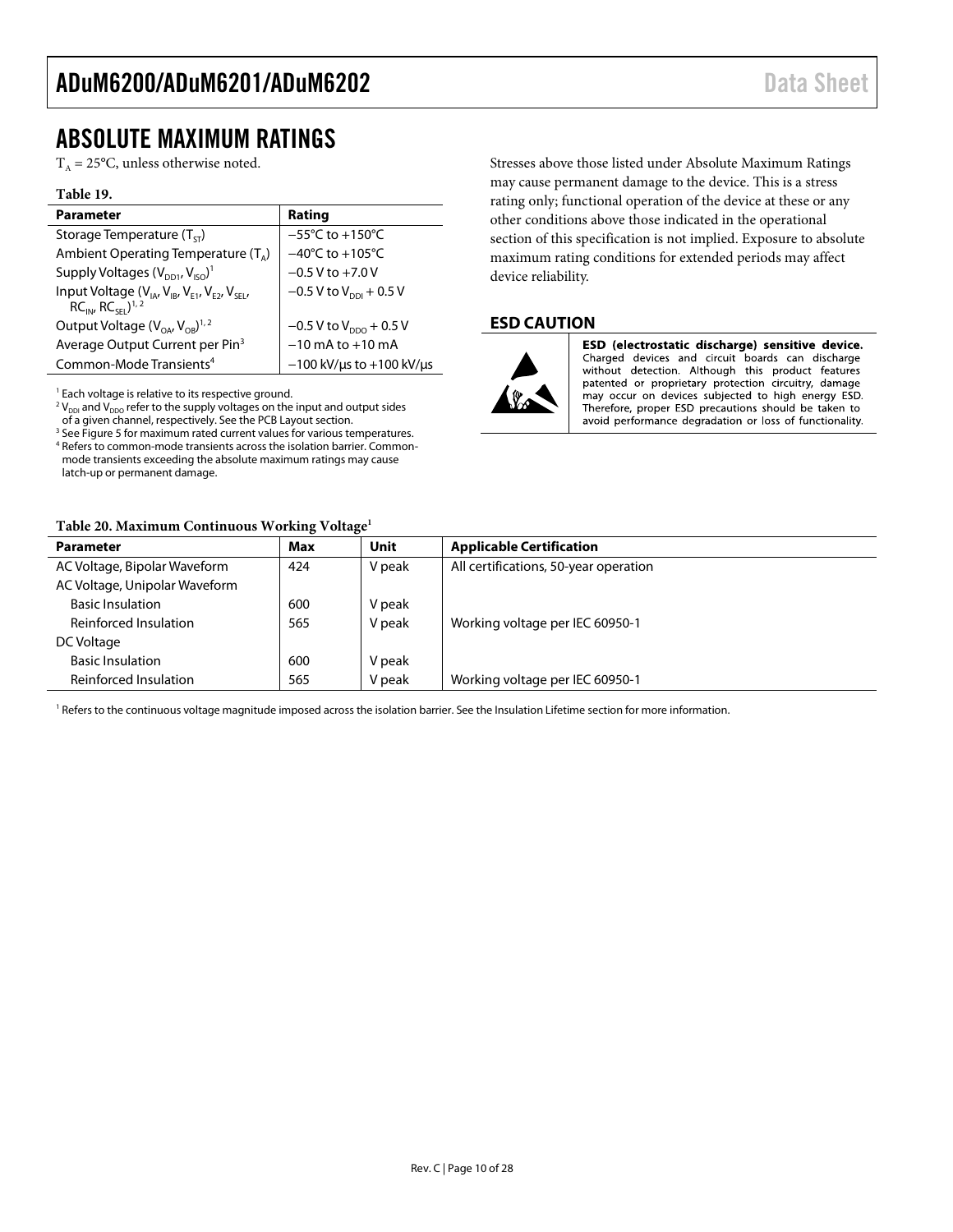### <span id="page-10-0"></span>PIN CONFIGURATIONS AND FUNCTION DESCRIPTIONS



### **Table 21[. ADuM6200](http://www.analog.com/ADuM6200) Pin Function Descriptions**

| Pin No. | <b>Mnemonic</b>    | <b>Description</b>                                                                                                                                                                                                                                                                                                                                   |
|---------|--------------------|------------------------------------------------------------------------------------------------------------------------------------------------------------------------------------------------------------------------------------------------------------------------------------------------------------------------------------------------------|
|         | $V_{DD1}$          | Primary Supply Voltage, 3.0 V to 5.5 V.                                                                                                                                                                                                                                                                                                              |
| 2, 8    | GND,               | Ground Reference for the Primary Side of the Isolator. Pin 2 and Pin 8 are internally connected to each other,<br>and it is recommended that both pins be connected to a common ground.                                                                                                                                                              |
| 3       | $V_{IA}$           | Logic Input A.                                                                                                                                                                                                                                                                                                                                       |
|         | $V_{IB}$           | Logic Input B.                                                                                                                                                                                                                                                                                                                                       |
| 5       | $RC_{IN}$          | Regulation Control Input. This pin must be connected to the RC <sub>OUT</sub> pin of a master <i>iso</i> Power device or tied low.<br>This pin must not be tied high if RC <sub>SEI</sub> is low; this combination causes excessive voltage on the secondary side<br>of the isolator, damaging the ADuM6200 and possibly the devices that it powers. |
| 6       | RC <sub>SEL</sub>  | Control Input. Determines self-regulation mode ( $RC_{\text{SE}}$ high) or slave mode ( $RC_{\text{SE}}$ low), allowing external<br>regulation. This pin is weakly pulled to the high state. In noisy environments, tie this pin either high or low.                                                                                                 |
| 7, 12   | <b>NC</b>          | No Internal Connection.                                                                                                                                                                                                                                                                                                                              |
| 9, 15   | GND <sub>ISO</sub> | Ground Reference for the Secondary Side of the Isolator. Pin 9 and Pin 15 are internally connected to each<br>other, and it is recommended that both pins be connected to a common ground.                                                                                                                                                           |
| 10      | $V_{E2}$           | Data Enable Input. When this pin is high or not connected, the secondary outputs are active; when this pin is<br>low, the outputs are in a high-Z state.                                                                                                                                                                                             |
| 11      | $V_{SEL}$          | Output Voltage Selection. When $V_{SE} = V_{ISO}$ , the $V_{ISO}$ setpoint is 5.0 V. When $V_{SE} = GND_{ISO}$ , the $V_{ISO}$ setpoint is 3.3 V.<br>In slave regulation mode, this pin has no function.                                                                                                                                             |
| 13      | $V_{OB}$           | Logic Output B.                                                                                                                                                                                                                                                                                                                                      |
| 14      | $V_{OA}$           | Logic Output A.                                                                                                                                                                                                                                                                                                                                      |
| 16      | $V_{ISO}$          | Secondary Supply Voltage. Output for secondary side isolated data channels and external loads.                                                                                                                                                                                                                                                       |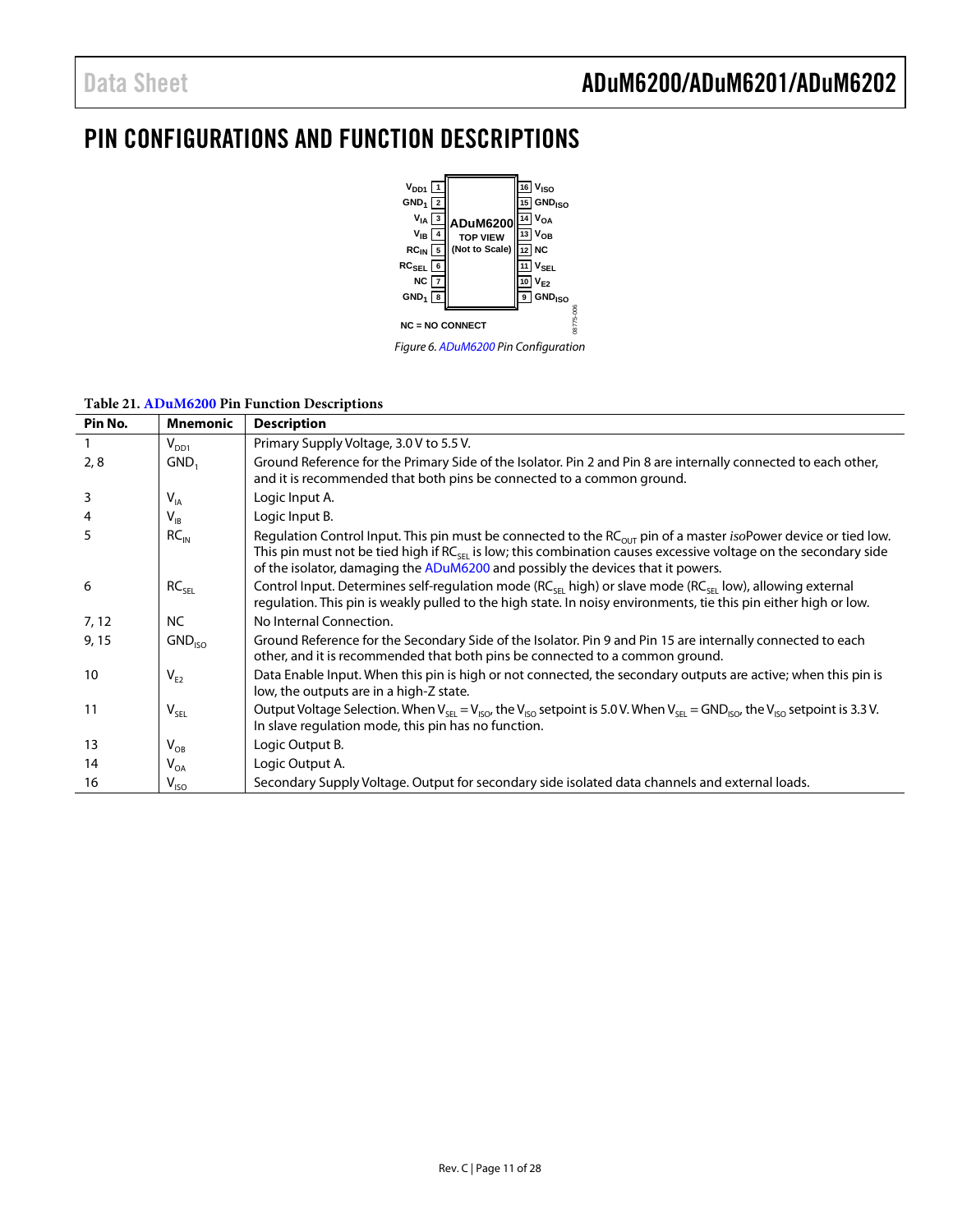

| Pin No. | <b>Mnemonic</b>    | <b>Description</b>                                                                                                                                                                                                                                                                                                                           |
|---------|--------------------|----------------------------------------------------------------------------------------------------------------------------------------------------------------------------------------------------------------------------------------------------------------------------------------------------------------------------------------------|
|         | $V_{DD1}$          | Primary Supply Voltage, 3.0 V to 5.5 V.                                                                                                                                                                                                                                                                                                      |
| 2, 8    | GND,               | Ground Reference for the Primary Side of the Isolator. Pin 2 and Pin 8 are internally connected to each other,<br>and it is recommended that both pins be connected to a common ground.                                                                                                                                                      |
| 3       | $V_{IA}$           | Logic Input A.                                                                                                                                                                                                                                                                                                                               |
| 4       | $V_{OB}$           | Logic Output B.                                                                                                                                                                                                                                                                                                                              |
| 5       | $RC_{IN}$          | Regulation Control Input. This pin must be connected to the RC <sub>OUT</sub> pin of a master <i>iso</i> Power device or tied low.<br>This pin must not be tied high if $RC_{SE}$ is low; this combination causes excessive voltage on the secondary side<br>of the isolator, damaging the ADuM6201 and possibly the devices that it powers. |
| 6       | RC <sub>SEL</sub>  | Control Input. Determines self-regulation mode (RC <sub>SEL</sub> high) or slave mode (RC <sub>SEL</sub> low), allowing external<br>regulation. This pin is weakly pulled to the high state. In noisy environments, tie this pin either high or low.                                                                                         |
| 7       | $V_{F1}$           | Data Enable Input. When this pin is high or not connected, the primary output is active; when this pin is low,<br>the output is in a high-Z state.                                                                                                                                                                                           |
| 9,15    | GND <sub>ISO</sub> | Ground Reference for the Secondary Side of the Isolator. Pin 9 and Pin 15 are internally connected to each<br>other, and it is recommended that both pins be connected to a common ground.                                                                                                                                                   |
| 10      | $V_{E2}$           | Data Enable Input. When this pin is high or not connected, the secondary output is active; when this pin is low,<br>the output is in a high-Z state.                                                                                                                                                                                         |
| 11      | $V_{SEL}$          | Output Voltage Selection. When $V_{SE} = V_{ISO}$ , the $V_{ISO}$ setpoint is 5.0 V. When $V_{SE} =$ GND <sub>ISO</sub> , the V <sub>ISO</sub> setpoint is 3.3 V.<br>In slave regulation mode, this pin has no function.                                                                                                                     |
| 12      | <b>NC</b>          | No Internal Connection.                                                                                                                                                                                                                                                                                                                      |
| 13      | $V_{IB}$           | Logic Input B.                                                                                                                                                                                                                                                                                                                               |
| 14      | $V_{OA}$           | Logic Output A.                                                                                                                                                                                                                                                                                                                              |
| 16      | $V_{ISO}$          | Secondary Supply Voltage. Output for secondary side isolated data channels and external loads.                                                                                                                                                                                                                                               |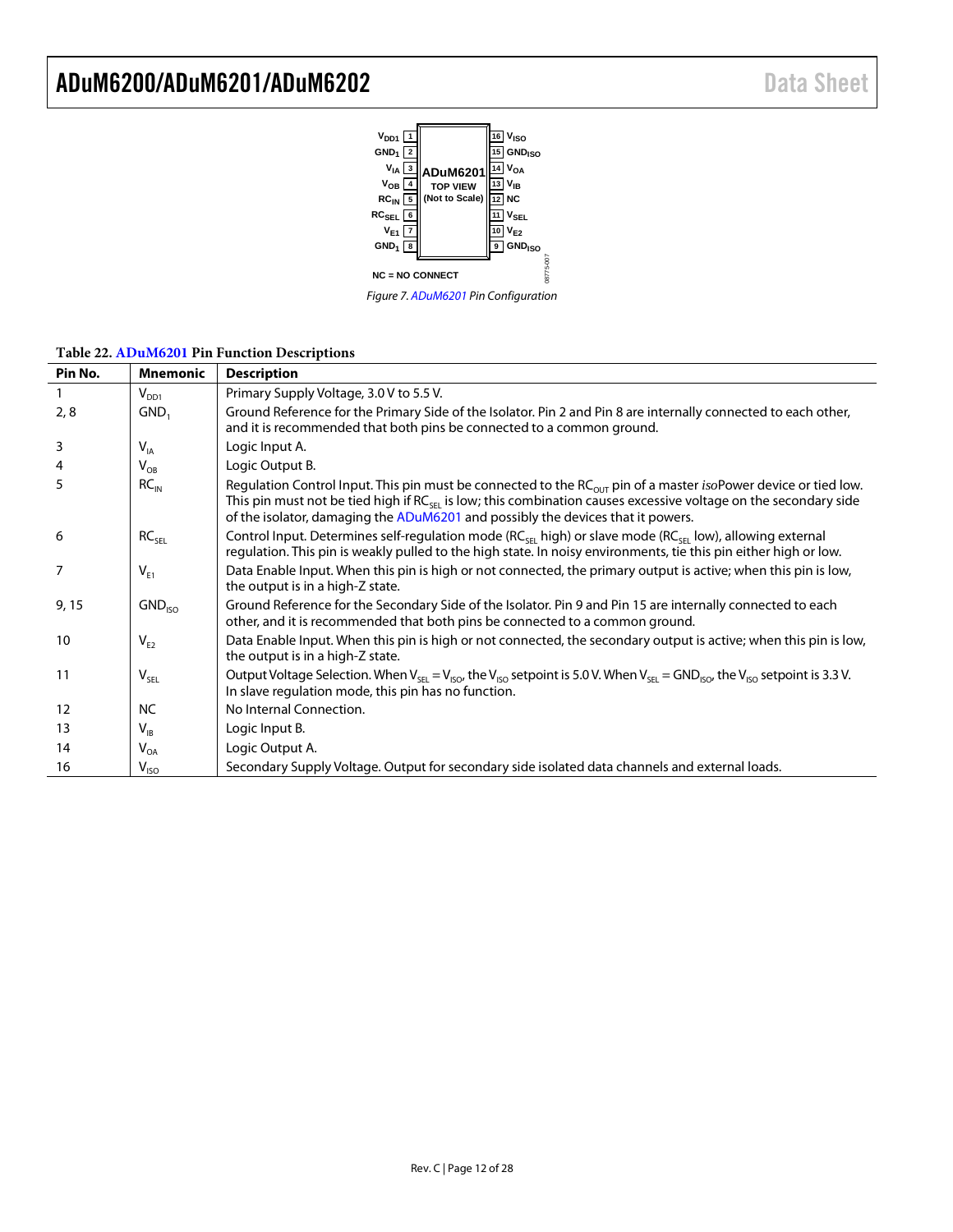

**Table 23[. ADuM6202](http://www.analog.com/ADuM6202) Pin Function Descriptions**

| Pin No. | <b>Mnemonic</b>             | <b>Description</b>                                                                                                                                                                                                                                                                                                                                   |
|---------|-----------------------------|------------------------------------------------------------------------------------------------------------------------------------------------------------------------------------------------------------------------------------------------------------------------------------------------------------------------------------------------------|
|         | $V_{DD1}$                   | Primary Supply Voltage, 3.0 V to 5.5 V.                                                                                                                                                                                                                                                                                                              |
| 2, 8    | GND,                        | Ground Reference for the Primary Side of the Isolator. Pin 2 and Pin 8 are internally connected to each other,<br>and it is recommended that both pins be connected to a common ground.                                                                                                                                                              |
| 3       | $\mathsf{V}_{\mathsf{OA}}$  | Logic Output A.                                                                                                                                                                                                                                                                                                                                      |
| 4       | $V_{OB}$                    | Logic Output B.                                                                                                                                                                                                                                                                                                                                      |
| 5       | RC <sub>IN</sub>            | Regulation Control Input. This pin must be connected to the RC <sub>OUT</sub> pin of a master <i>iso</i> Power device or tied low.<br>This pin must not be tied high if RC <sub>SEI</sub> is low; this combination causes excessive voltage on the secondary side<br>of the isolator, damaging the ADuM6202 and possibly the devices that it powers. |
| -6      | RC <sub>SEI</sub>           | Control Input. Determines self-regulation mode (RC <sub>SEL</sub> high) or slave mode (RC <sub>SEL</sub> low), allowing external<br>regulation. This pin is weakly pulled to the high state. In noisy environments, tie this pin either high or low.                                                                                                 |
| 7       | $V_{E1}$                    | Data Enable Input. When this pin is high or not connected, the primary outputs are active; when this pin is low,<br>the outputs are in a high-Z state.                                                                                                                                                                                               |
| 9, 15   | GND <sub>ISO</sub>          | Ground Reference for the Secondary Side of the Isolator. Pin 9 and Pin 15 are internally connected to each<br>other, and it is recommended that both pins be connected to a common ground.                                                                                                                                                           |
| 10, 12  | <b>NC</b>                   | No Internal Connection.                                                                                                                                                                                                                                                                                                                              |
| 11      | $\mathsf{V}_{\mathsf{SEL}}$ | Output Voltage Selection. When $V_{SE} = V_{ISO}$ , the $V_{ISO}$ setpoint is 5.0 V. When $V_{SE}$ = GND <sub>ISO</sub> , the V <sub>ISO</sub> setpoint is 3.3 V.<br>In slave regulation mode, this pin has no function.                                                                                                                             |
| 13      | $V_{IB}$                    | Logic Input B.                                                                                                                                                                                                                                                                                                                                       |
| 14      | $V_{IA}$                    | Logic Input A.                                                                                                                                                                                                                                                                                                                                       |
| 16      | $V_{ISO}$                   | Secondary Supply Voltage. Output for secondary side isolated data channels and external loads.                                                                                                                                                                                                                                                       |

### <span id="page-12-0"></span>**TRUTH TABLE**

| Table 24. Power Control Truth Table (Positive Logic) |  |  |  |  |  |  |
|------------------------------------------------------|--|--|--|--|--|--|
|------------------------------------------------------|--|--|--|--|--|--|

| RC <sub>SEL</sub><br>Input | $RC_{IN}$<br>Input     | $V_{\rm SEL}$<br>Input | $V_{DD1}$<br>Input <sup>1</sup> | V <sub>ISO</sub><br>Output | <b>Operation</b>                                                                |
|----------------------------|------------------------|------------------------|---------------------------------|----------------------------|---------------------------------------------------------------------------------|
| High                       | х                      | High                   | 5 V                             | 5 V                        | Self-regulation mode, normal operation                                          |
| High                       | Χ                      | Low                    | 5V                              | 3.3V                       | Self-regulation mode, normal operation                                          |
| High                       | Χ                      | Low                    | 3.3V                            | 3.3V                       | Self-regulation mode, normal operation                                          |
| High                       | Χ                      | High                   | 3.3V                            | 5 V                        | This supply configuration is not recommended due to extremely poor efficiency   |
| Low                        | High                   | х                      | х                               | X                          | Part runs at maximum open-loop voltage; damage can occur                        |
| Low                        | Low                    | х                      | X                               | 0V                         | Power supply disabled                                                           |
| Low                        | RC <sub>OUT(EXT)</sub> | х                      | $X^1$                           | X                          | Slave mode; $RC_{\text{OUT}}(ext)$ supplied by a master <i>iso</i> Power device |

<sup>1</sup> V<sub>DD1</sub> must be common between all *iso*Power devices being regulated by a master *iso*Power part.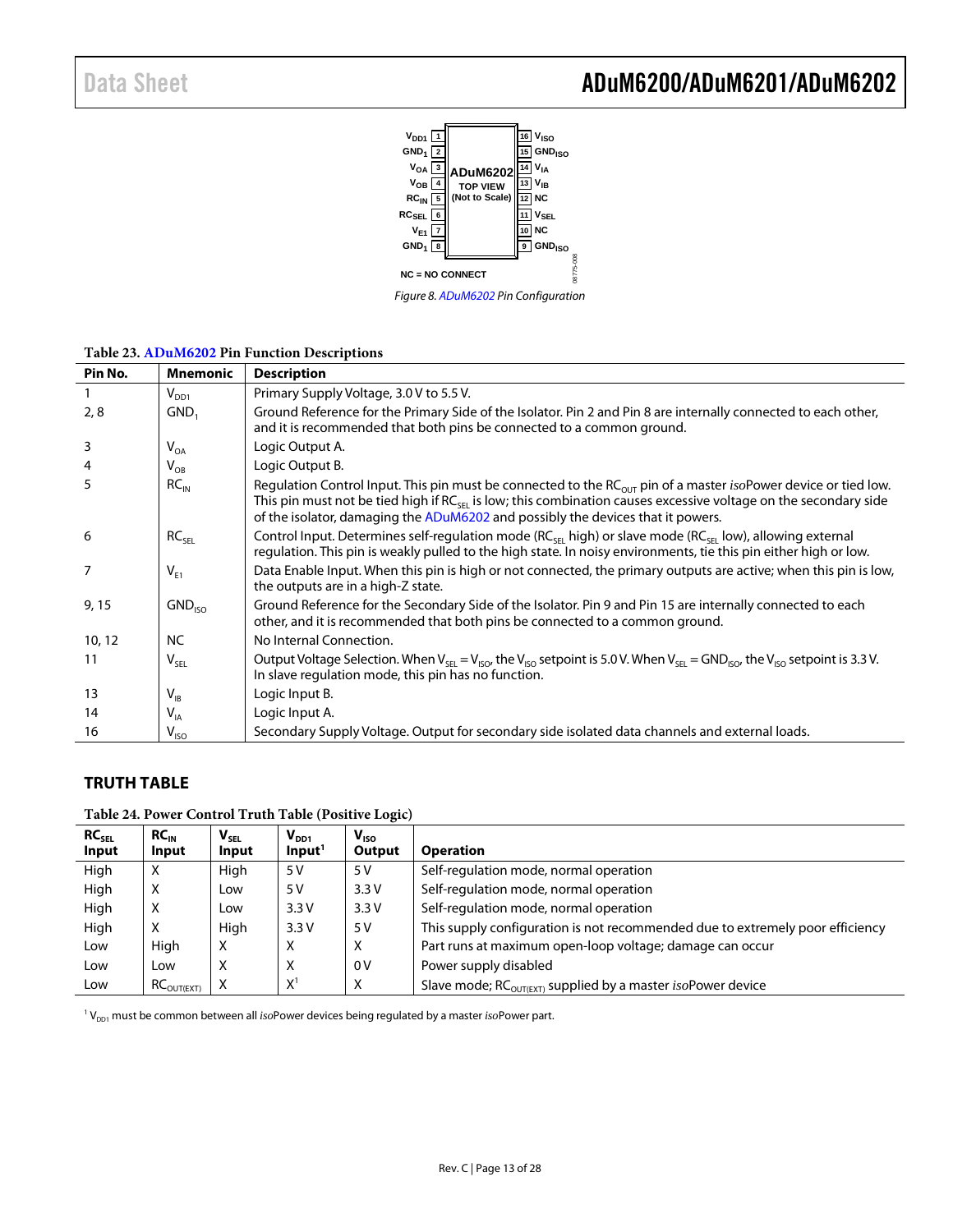08775-036

### <span id="page-13-0"></span>TYPICAL PERFORMANCE CHARACTERISTICS

<span id="page-13-3"></span>

<span id="page-13-1"></span>Figure 11. Typical Total Power Dissipation vs. Isolated Output Supply Current in All Supported Power Configurations

<span id="page-13-2"></span>



Figure 14. Typical V<sub>ISO</sub> Transient Load Response, 3.3 V Output, 10% to 90% Load Step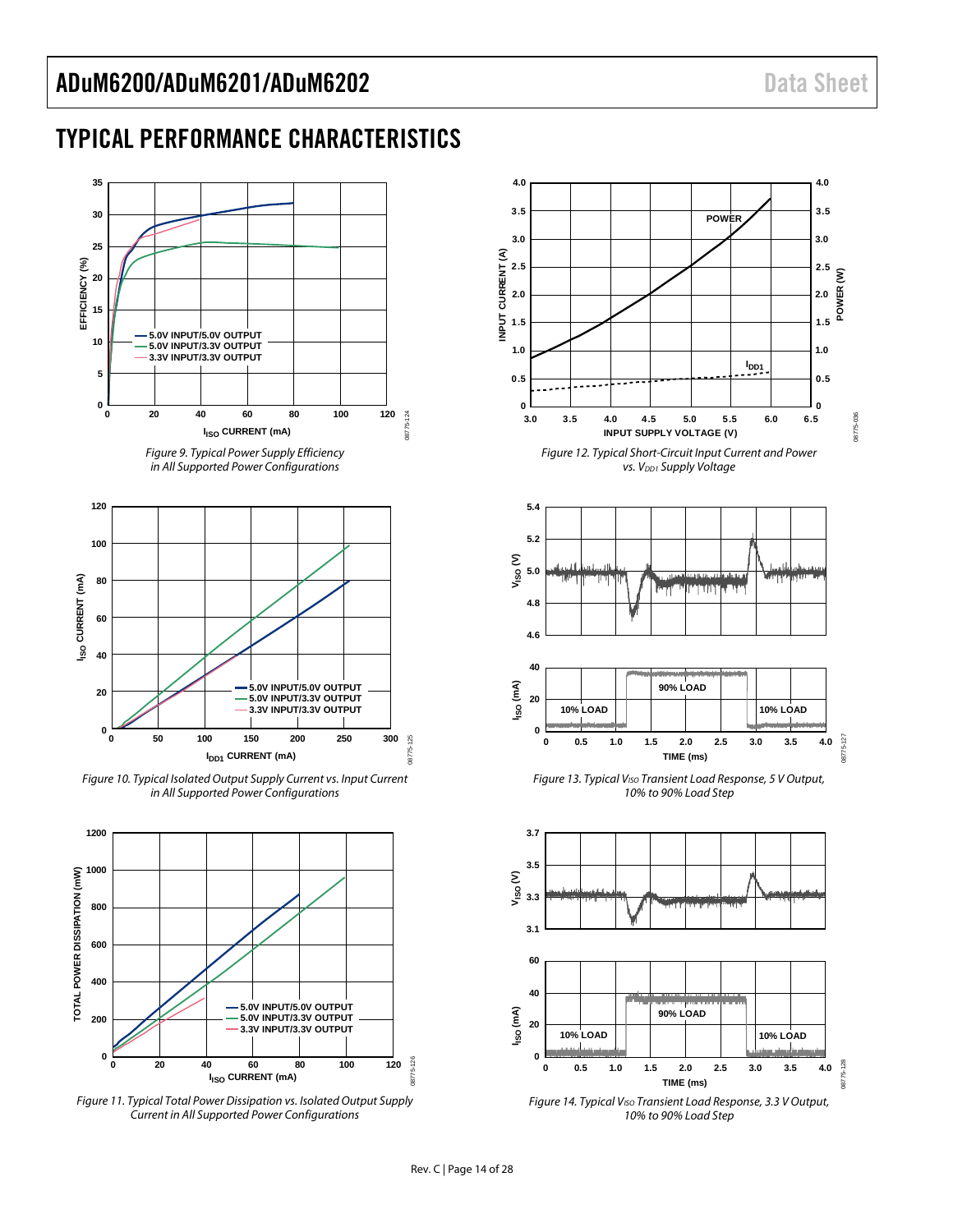

Figure 15. Typical Output Voltage Ripple at 90% Load,  $V_{ISO} = 5$  V





<span id="page-14-0"></span>

### Data Sheet **ADuM6200/ADuM6201/ADuM6202**



<span id="page-14-1"></span>

<span id="page-14-2"></span>Figure 19. Typical I<sub>CHn</sub> Supply Current per Forward Data Channel (15 pF Output Load)



<span id="page-14-3"></span>Figure 20. Typical I<sub>CHn</sub> Supply Current per Reverse Data Channel (15 pF Output Load)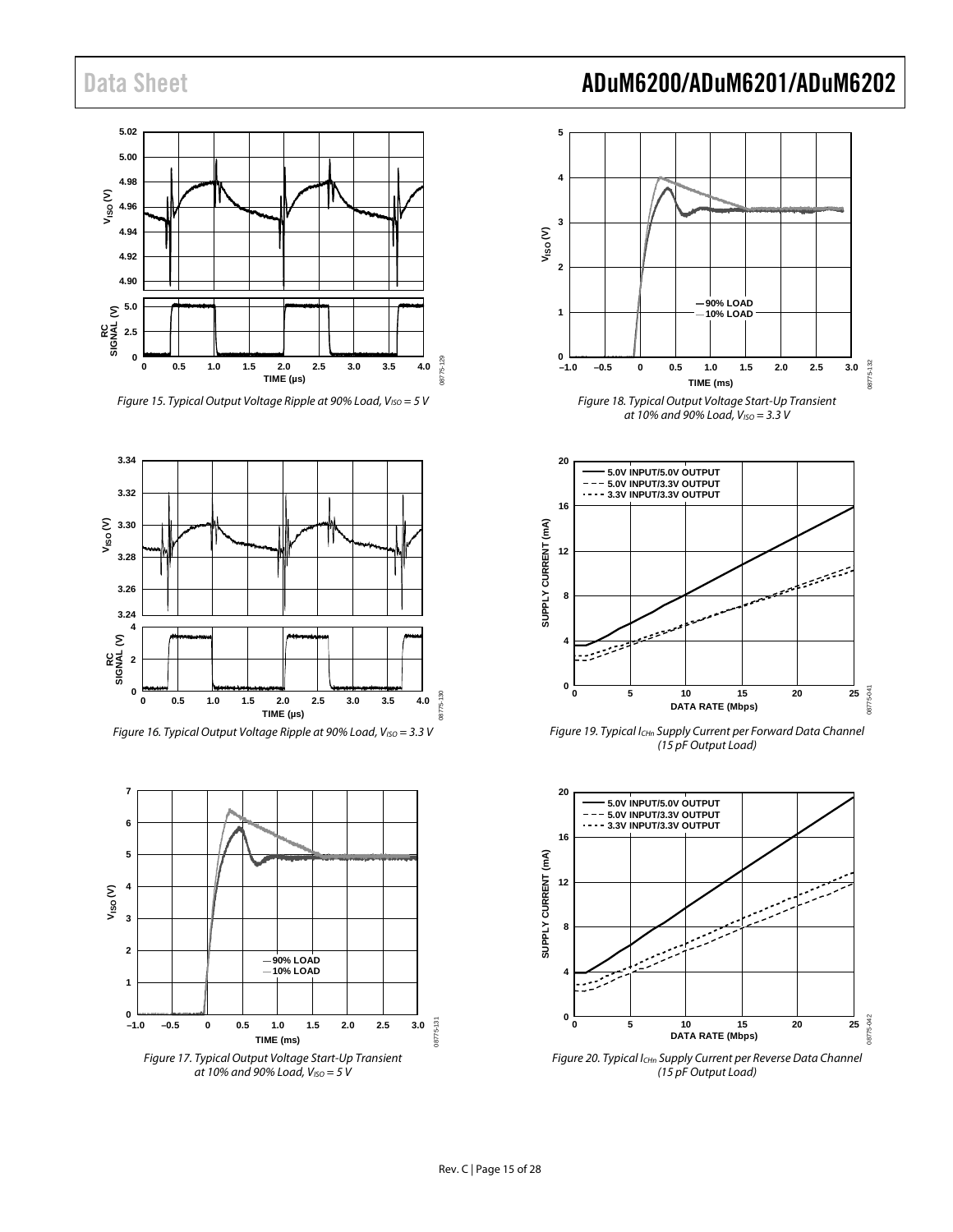### ADuM6200/ADuM6201/ADuM6202 Data Sheet



Figure 21. Typical I<sub>ISO(D)</sub> Dynamic Supply Current per Input



Figure 22. Typical I<sub>ISO(D)</sub> Dynamic Supply Current per Output (15 pF Output Load)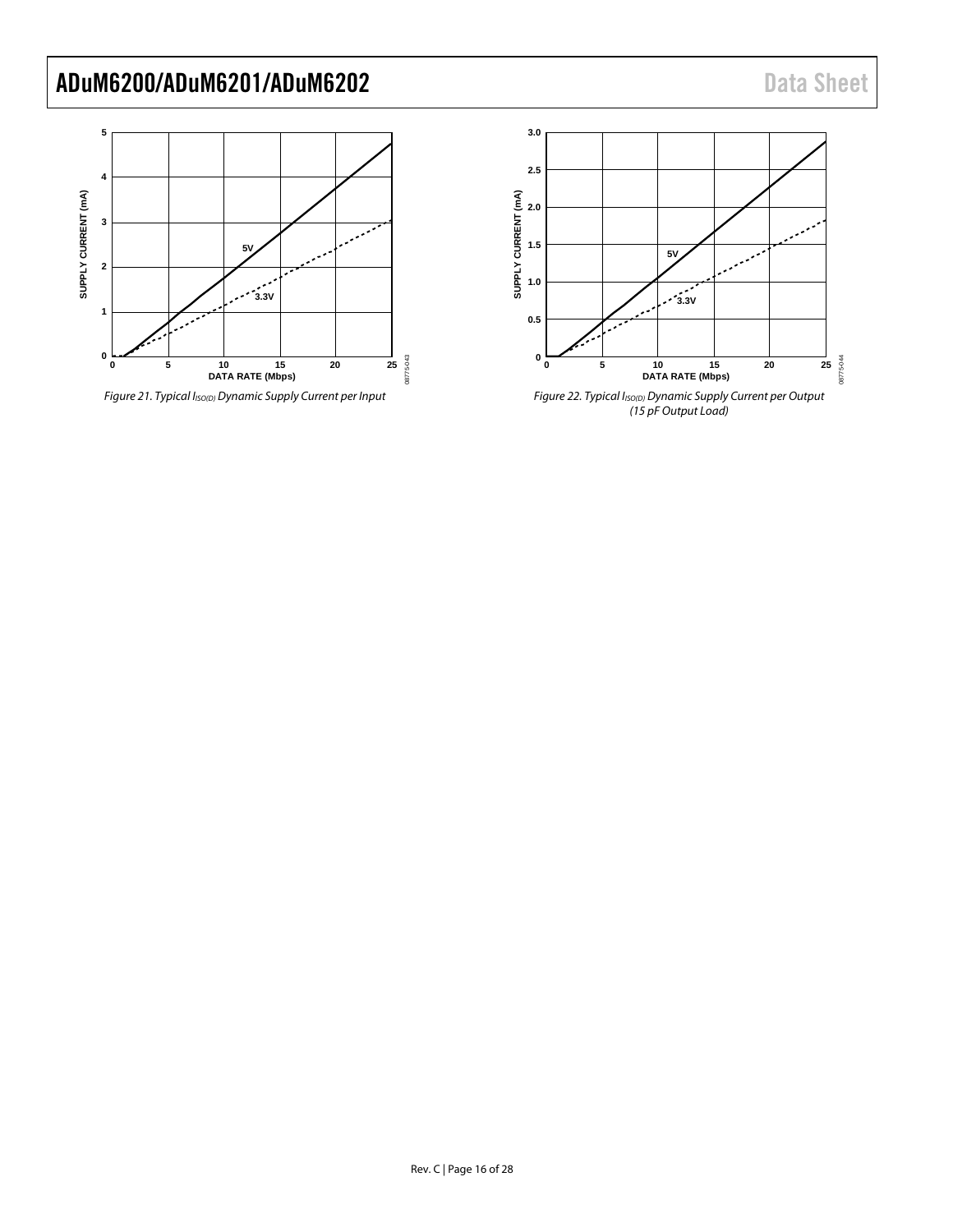### <span id="page-16-0"></span>**TERMINOLOGY**

### $\mathbf{I}_{\text{DD1}(\text{O})}$

 $I_{DD1(0)}$  is the minimum operating current drawn at the  $V_{DD1}$ pin when there is no external load at  $V_{ISO}$  and the I/O pins are operating below 2 Mbps, requiring no additional dynamic supply current.  $I_{DD1(Q)}$  reflects the minimum current operating condition.

### $\mathbf{I}_{\text{DD1(D)}}$

 $I_{DD1(D)}$  is the typical input supply current with all channels simultaneously driven at a maximum data rate of 25 Mbps with full capacitive load representing the maximum dynamic load conditions. Resistive loads on the outputs should be treated separately from the dynamic load.

### $\mathbf{I}_{\text{DD1}(MAX)}$

 $I_{DD1(MAX)}$  is the input current under full dynamic and  $V_{ISO}$  load conditions.

### **IISO(LOAD)**

 $I_{\text{ISO(LOAD)}}$  is the current available to the load.

### $t_{\text{PHL}}$  **Propagation Delay**

The  $t_{\text{PHL}}$  propagation delay is measured from the 50% level of the falling edge of the  $V_{Ix}$  signal to the 50% level of the falling edge of the  $V_{Ox}$  signal.

### $t_{\text{PIH}}$  **Propagation Delay**

The t<sub>PLH</sub> propagation delay is measured from the 50% level of the rising edge of the  $\rm V_{Ix}$  signal to the 50% level of the rising edge of the  $V_{Ox}$  signal.

### **Propagation Delay Skew** ( $t_{PSK}$ )

 ${\rm t_{PSK}}$  is the magnitude of the worst-case difference in  ${\rm t_{PHL}}$  and/ or  $t_{PIH}$  that is measured between units at the same operating temperature, supply voltages, and output load within the recommended operating conditions.

### **Channel-to-Channel Matching** ( $t_{PSKCD}/t_{PSKOD}$ )

Channel-to-channel matching is the absolute value of the difference in propagation delays between two channels when operated with identical loads.

#### **Minimum Pulse Width**

The minimum pulse width is the shortest pulse width at which the specified pulse width distortion is guaranteed.

### **Maximum Data Rate**

The maximum data rate is the fastest data rate at which the specified pulse width distortion is guaranteed.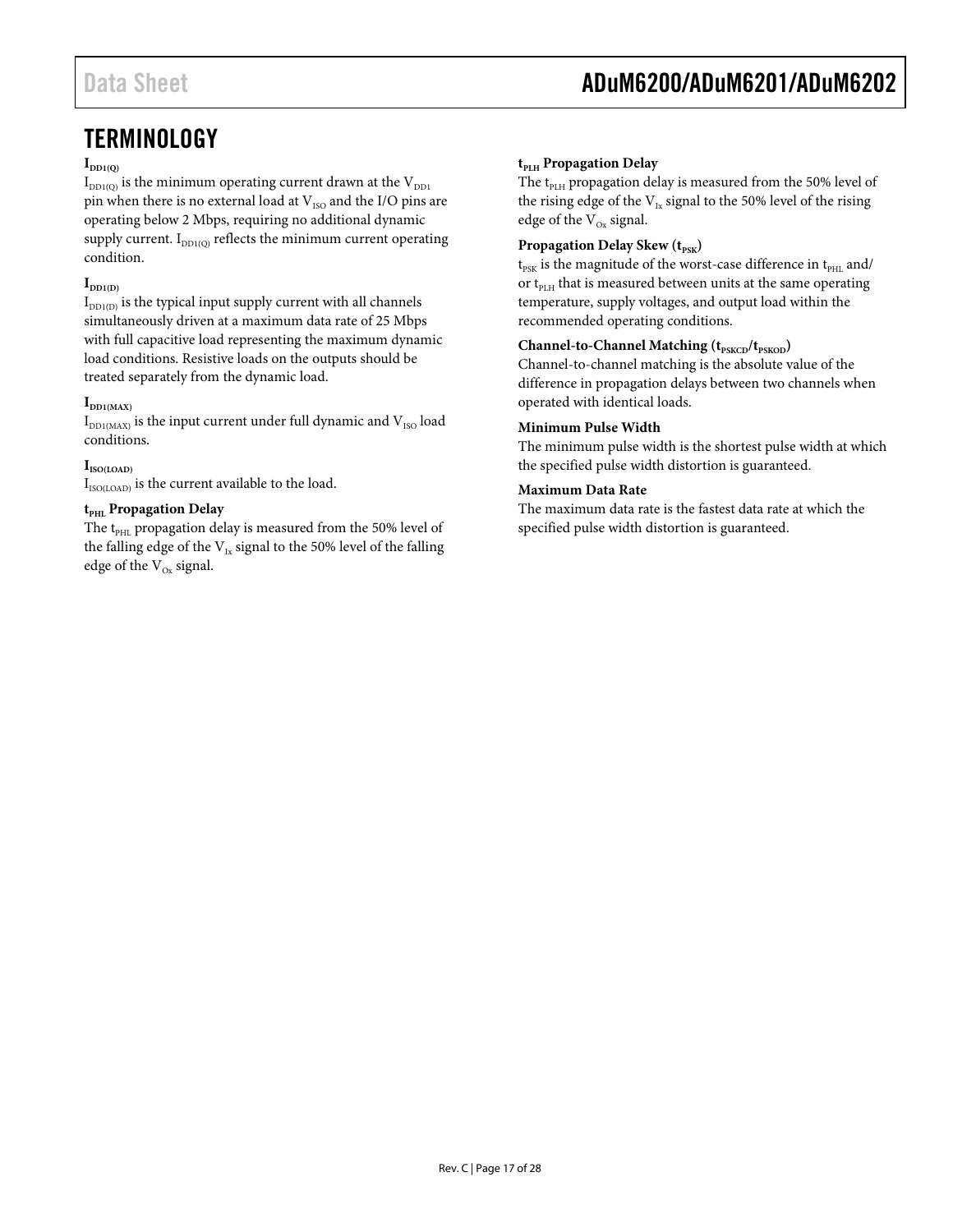### <span id="page-17-0"></span>APPLICATIONS INFORMATION

The dc-to-dc converter section of the [ADuM620x](http://www.analog.com/ADuM620) works on principles that are common to most switching power supplies. It has a secondary side controller architecture with isolated pulsewidth modulation (PWM) feedback.  $V_{DD1}$  power is supplied to an oscillating circuit that switches current into a chip scale air core transformer. Power transferred to the secondary side is rectified and regulated to either 3.3 V or 5 V. The secondary  $(V<sub>ISO</sub>)$  side controller regulates the output by creating a PWM control signal that is sent to the primary  $(V_{DD1})$  side by a dedicated *i*Coupler data channel. The PWM modulates the oscillator circuit to control the power being sent to the secondary side. Feedback allows for significantly higher power and efficiency.

The [ADuM620x](http://www.analog.com/ADuM620) implements undervoltage lockout (UVLO) with hysteresis on the  $V_{DD1}$  power input. This feature ensures that the converter does not enter oscillation due to noisy input power or slow power-on ramp rates.

The [ADuM620x](http://www.analog.com/ADuM620) can accept an external regulation control signal  $(RC<sub>IN</sub>)$  that can be connected to other *iso*Power devices. This feature allows a single regulator to control multiple power modules without contention. When accepting control from a master power module, the  $V_{ISO}$  pins can be connected together, adding their power. Because there is only one feedback control path, the supplies work together seamlessly. The [ADuM620x](http://www.analog.com/ADuM620) can only regulate itself or accept regulation (slave device) from another device in this product line; it cannot provide a regulation signal to other devices.

### <span id="page-17-1"></span>**PCB LAYOUT**

Th[e ADuM620x](http://www.analog.com/ADuM620) digital isolators with 0.4 W *iso*Power integrated dc-to-dc converter require no external interface circuitry for the logic interfaces. Power supply bypassing is required at the input and output supply pins (se[e Figure 23\)](#page-17-3). Note that low ESR bypass capacitors are required between Pin 1 and Pin 2 and between Pin 15 and Pin 16, as close to the chip pads as possible.

The power supply section of the [ADuM620x](http://www.analog.com/ADuM620) uses a 180 MHz oscillator frequency to pass power efficiently through its chip scale transformers. In addition, the normal operation of the data section of the *i*Coupler introduces switching transients on the power supply pins. Bypass capacitors are required for several operating frequencies. Noise suppression requires a low inductance, high frequency capacitor, whereas ripple suppression and proper regulation require a large value capacitor. These capacitors are most conveniently connected between Pin 1 and Pin 2 for  $V_{\text{DD1}}$ , and between Pin 15 and Pin 16 for  $V_{\text{ISO}}$ .

To suppress noise and reduce ripple, a parallel combination of at least two capacitors is required. The recommended capacitor values are 0.1  $\upmu\text{F}$  and 10  $\upmu\text{F}$  for  $\text{V}_{\text{DD1}}$  and  $\text{V}_{\text{ISO}}.$  The smaller capacitor must have a low ESR; for example, use of a ceramic capacitor is advised.

The total lead length between the ends of the low ESR capacitor and the input power supply pin must not exceed 2 mm. Installing the bypass capacitor with traces more than 2 mm in length may result in data corruption. Consider bypassing between Pin 1 and Pin 8 and between Pin 9 and Pin 16 unless both common ground pins are connected together close to the package.



*Figure 23. Recommended PCB Layout*

<span id="page-17-3"></span>In applications involving high common-mode transients, ensure that board coupling across the isolation barrier is minimized. Furthermore, design the board layout such that any coupling that does occur affects all pins equally on a given component side. Failure to ensure this can cause voltage differentials between pins exceeding the absolute maximum ratings for the device as specified i[n Table 19,](#page-9-3) thereby leading to latch-up and/or permanent damage.

The **ADuM620x** is a power device that dissipates approximately 1 W of power when fully loaded and running at maximum speed. Because it is not possible to apply a heat sink to an isolation device, the device primarily depends on heat dissipation into the PCB through the GND pins. If the device is used at high ambient temperatures, provide a thermal path from the GND pins to the PCB ground plane. The board layout i[n Figure 23](#page-17-3) shows enlarged pads for Pin 8 (GND<sub>1</sub>) and Pin 9 (GND<sub>ISO</sub>). Multiple vias should be implemented from the pad to the ground plane to significantly reduce the temperature inside the chip. The dimensions of the expanded pads are at the discretion of the designer and depend on the available board space.

### <span id="page-17-2"></span>**START-UP BEHAVIOR**

The [ADuM620x](http://www.analog.com/ADuM620) devices do not contain a soft start circuit. Therefore, the start-up current and voltage behavior must be taken into account when designing with this device.

When power is applied to  $V_{DD1}$ , the input switching circuit begins to operate and draw current when the UVLO minimum voltage is reached. The switching circuit drives the maximum available power to the output until it reaches the regulation voltage where PWM control begins. The amount of current and the time required to reach regulation voltage depends on the load and the  $V_{DD1}$  slew rate.

With a fast  $V_{DD1}$  slew rate (200 µs or less), the peak current draws up to 100 mA/V of  $V_{DD1}$ . The input voltage goes high faster than the output can turn on, so the peak current is proportional to the maximum input voltage.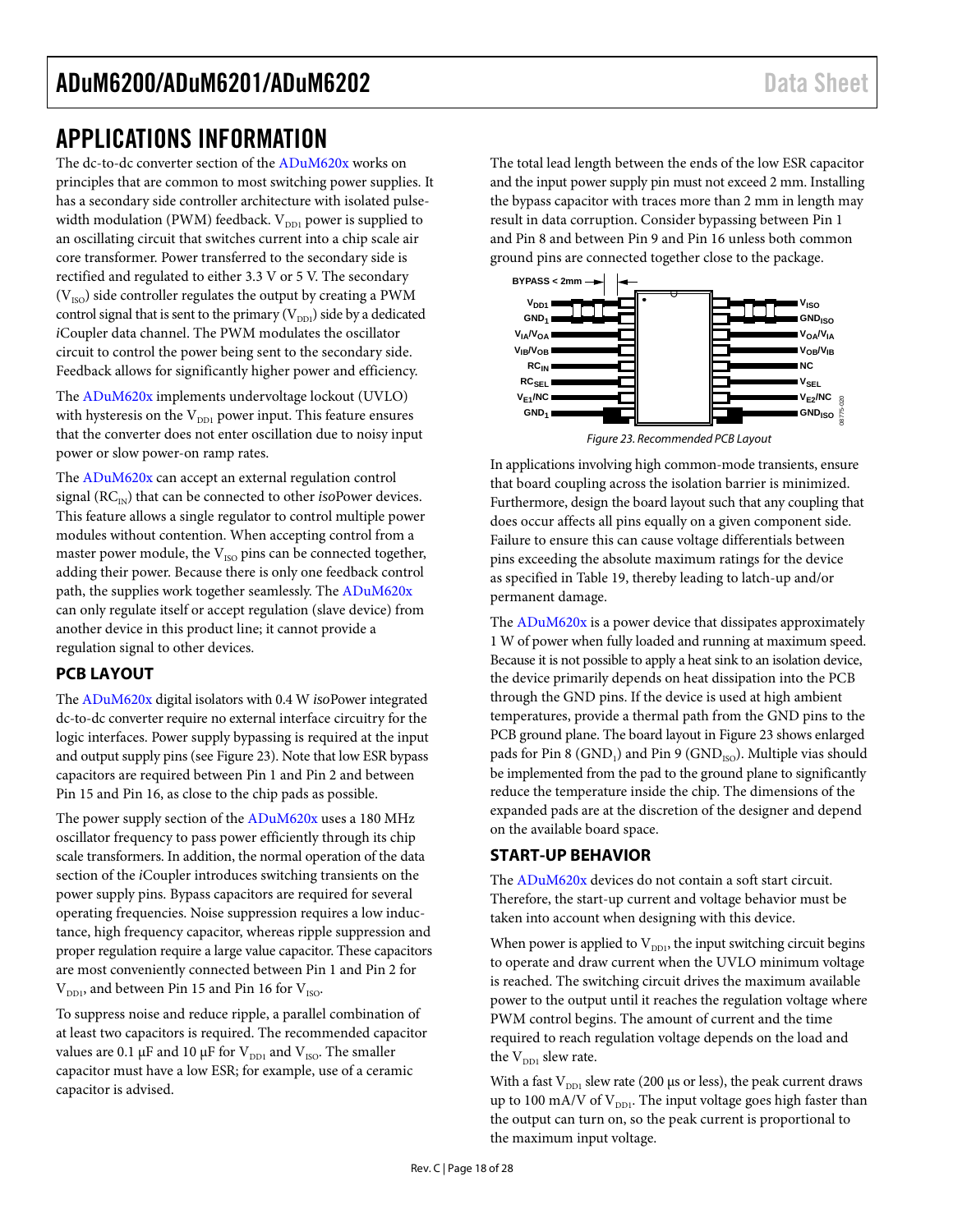With a slow  $V_{DD1}$  slew rate (in the millisecond range), the input voltage is not changing quickly when  $\rm V_{DD1}$  reaches the UVLO minimum voltage. The current surge is approximately 300 mA because  $V_{DD1}$  is nearly constant at the 2.7 V UVLO voltage. The behavior during startup is similar to when the device load is a short circuit; these values are consistent with the short-circuit current shown in [Figure 12.](#page-13-2)

When starting the device for  $V_{ISO} = 5$  V operation, do not limit the current available to the  $V_{DD1}$  power pin to less than 300 mA. The [ADuM620x](http://www.analog.com/ADuM620) devices may not be able to drive the output to the regulation point if a current-limiting device clamps the  $V_{DD1}$ voltage during startup. As a result, th[e ADuM620x](http://www.analog.com/ADuM620) devices can draw large amounts of current at low voltage for extended periods of time.

The output voltage of the  $ADuM620x$  devices exhibits  $V_{ISO}$ overshoot during startup. If this overshoot could potentially damage components attached to  $V_{ISO}$ , a voltage-limiting device such as a Zener diode can be used to clamp the voltage. Typical behavior is shown in [Figure 17](#page-14-0) an[d Figure 18.](#page-14-1)

### <span id="page-18-0"></span>**EMI CONSIDERATIONS**

The dc-to-dc converter section of the [ADuM620x](http://www.analog.com/ADuM620) devices must operate at 180 MHz to allow efficient power transfer through the small transformers. This creates high frequency currents that can propagate in circuit board ground and power planes, causing edge emissions and dipole radiation between the primary and secondary ground planes. Grounded enclosures are recommended for applications that use these devices. If grounded enclosures are not possible, follow good RF design practices in the layout of the PCB. See th[e AN-0971 Application Note](http://www.analog.com/AN-0971) for board layout recommendations.

### <span id="page-18-1"></span>**PROPAGATION DELAY PARAMETERS**

Propagation delay is a parameter that describes the time it takes a logic signal to propagate through a component. The propagation delay to a logic low output may differ from the propagation delay to a logic high output.



Pulse width distortion is the maximum difference between these two propagation delay values and is an indication of how accurately the timing of the input signal is preserved.

Channel-to-channel matching refers to the maximum amount that the propagation delay differs between channels within a singl[e ADuM620x](http://www.analog.com/ADuM620) component.

Propagation delay skew refers to the maximum amount that the propagation delay differs between multiple [ADuM620x](http://www.analog.com/ADuM620) components operating under the same conditions.

### <span id="page-18-2"></span>**DC CORRECTNESS AND MAGNETIC FIELD IMMUNITY**

Positive and negative logic transitions at the isolator input cause narrow  $(-1 \text{ ns})$  pulses to be sent to the decoder via the transformer. The decoder is bistable and is, therefore, either set or reset by the pulses, indicating input logic transitions. In the absence of logic transitions at the input for more than 1 µs, a periodic set of refresh pulses indicative of the correct input state is sent to ensure dc correctness at the output. If the decoder receives no internal pulses for more than approximately 5 µs, the input side is assumed to be unpowered or nonfunctional, and the isolator output is forced to a default state by the watchdog timer circuit.

The limitation on the magnetic field immunity of the [ADuM620x](http://www.analog.com/ADuM620) is set by the condition in which induced voltage in the receiving coil of the transformer is sufficiently large to either falsely set or reset the decoder. The following analysis defines the conditions under which this may occur. The 3.3 V operating condition of the [ADuM620x](http://www.analog.com/ADuM620) is examined because it represents the most susceptible mode of operation.

The pulses at the transformer output have an amplitude greater than 1.0 V. The decoder has a sensing threshold at approximately 0.5 V, thus establishing a 0.5 V margin in which induced voltages can be tolerated. The voltage induced across the receiving coil is given by

$$
V = (-d\beta/dt) \sum \pi r_n^2; n = 1, 2, ..., N
$$

where:

 $\beta$  is the magnetic flux density (gauss).  $r_n$  is the radius of the n<sup>th</sup> turn in the receiving coil (cm).

*N* is the total number of turns in the receiving coil.

Given the geometry of the receiving coil in the [ADuM620x](http://www.analog.com/ADuM620) and an imposed requirement that the induced voltage be, at most, 50% of the 0.5 V margin at the decoder, a maximum allowable magnetic field is calculated as shown i[n Figure 25.](#page-18-3)



<span id="page-18-3"></span>*Figure 25. Maximum Allowable External Magnetic Flux Density*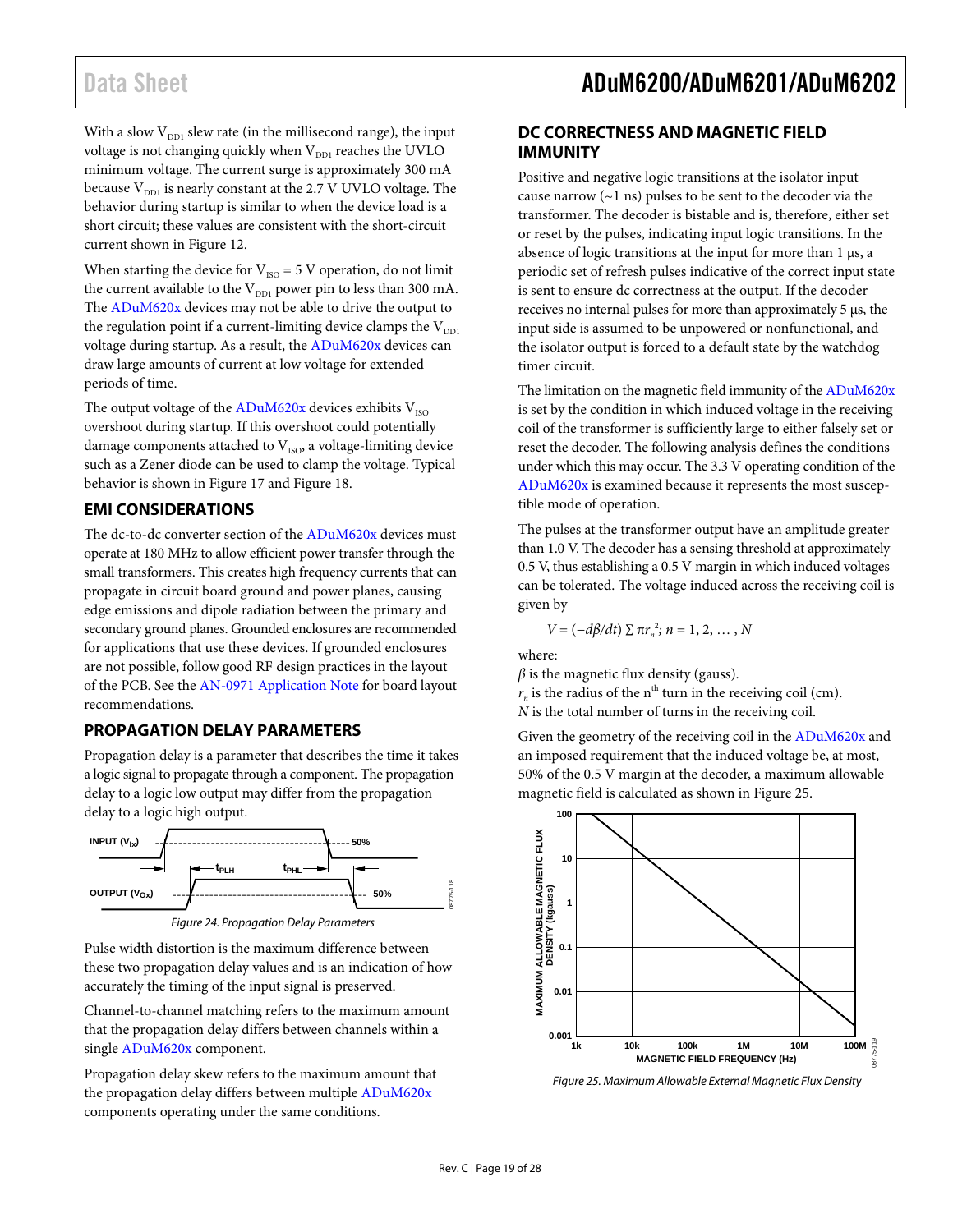### ADuM6200/ADuM6201/ADuM6202 Data Sheet

For example, at a magnetic field frequency of 1 MHz, the maximum allowable magnetic field of 0.2 kgauss induces a voltage of 0.25 V at the receiving coil. This voltage is approximately 50% of the sensing threshold and does not cause a faulty output transition. Similarly, if such an event occurs during a transmitted pulse (and is of the worst-case polarity), it reduces the received pulse from >1.0 V to 0.75 V—still well above the 0.5 V sensing threshold of the decoder.

The preceding magnetic flux density values correspond to specific current magnitudes at given distances from the [ADuM620x](http://www.analog.com/ADuM620) transformers[. Figure 26](#page-19-1) expresses these allowable current magnitudes as a function of frequency for selected distances. As shown in [Figure 26,](#page-19-1) the [ADuM620x](http://www.analog.com/ADuM620) is extremely immune and can be affected only by extremely large currents operated at high frequency very close to the component. For the 1 MHz example noted, a 0.5 kA current placed 5 mm away from the [ADuM620x](http://www.analog.com/ADuM620) is required to affect the operation of the device.



<span id="page-19-1"></span>Note that at combinations of strong magnetic field and high frequency, any loops formed by PCB traces can induce error voltages sufficiently large to trigger the thresholds of succeeding circuitry. Exercise care in the layout of such traces to avoid this possibility.

### <span id="page-19-0"></span>**POWER CONSUMPTION**

The V<sub>DD1</sub> power supply input provides power to the *i*Coupler data channels as well as to the power converter. For this reason, the quiescent currents drawn by the data converter and the primary and secondary input/output channels cannot be determined separately. All of these quiescent power demands are combined into the  $I_{DD1(Q)}$  current shown i[n Figure 27.](#page-19-2) The total  $I_{DD1}$  supply current is the sum of the quiescent operating current, the dynamic current  $I_{DD1(D)}$  demanded by the I/O channels, and any external  $I<sub>ISO</sub>$  load.



*Figure 27. Power Consumption Within th[e ADuM620x](http://www.analog.com/ADuM620)*

<span id="page-19-2"></span>Both dynamic input and output current is consumed only when operating at channel speeds higher than the refresh rate, f<sub>r</sub>. Each channel has a dynamic current determined by its data rate. [Figure 19](#page-14-2) shows the current for a channel in the forward direction, which means that the input is on the primary side of the part. [Figure 20](#page-14-3) shows the current for a channel in the reverse direction, which means that the input is on the secondary side of the part. Both figures assume a typical 15 pF load. The following relationship allows the total  $I_{DD1}$  current to be calculated:

$$
I_{DD1} = (I_{ISO} \times V_{ISO})/(E \times V_{DD1}) + \sum I_{CHn}; n = 1 \text{ to } 4
$$
 (1)

where:

 $I_{DD1}$  is the total supply input current.

 $I_{ISO}$  is the current drawn by the secondary side external loads. *E* is the power supply efficiency at the maximum load from [Figure 9](#page-13-3) at the  $\rm V_{ISO}$  and  $\rm V_{DD1}$  condition of interest. *I<sub>CHn</sub>* is the current drawn by a single channel, determined from [Figure 19](#page-14-2) or [Figure 20,](#page-14-3) depending on channel direction.

Calculate the maximum external load by subtracting the dynamic output load from the maximum allowable load.

$$
I_{ISO(LOAD)} = I_{ISO(MAX)} - \sum I_{ISO(D)n}; n = 1 \text{ to } 4
$$
 (2)

where:

 $I_{ISO(LOAD)}$  is the current available to supply an external secondary side load.

 $I_{ISO(MAX)}$  is the maximum external secondary side load current available at  $V_{\text{ISO}}$ .

 $I_{ISO(D)n}$  is the dynamic load current drawn from  $V_{ISO}$  by an input or output channel, as shown i[n Figure 19](#page-14-2) and [Figure 20](#page-14-3) for a typical 15 pF load.

This analysis assumes a 15 pF capacitive load on each data output. If the capacitive load is larger than 15 pF, the additional current must be included in the analysis of  $I_{DD1}$  and  $I_{ISO(LOAD)}$ .

To determine  $I_{DD1}$  in Equation 1, additional primary side dynamic output current  $(I_{AOD})$  is added directly to  $I_{DD1}$ . Additional secondary side dynamic output current  $(I_{AOD})$ is added to  $I_{ISO}$  on a per-channel basis.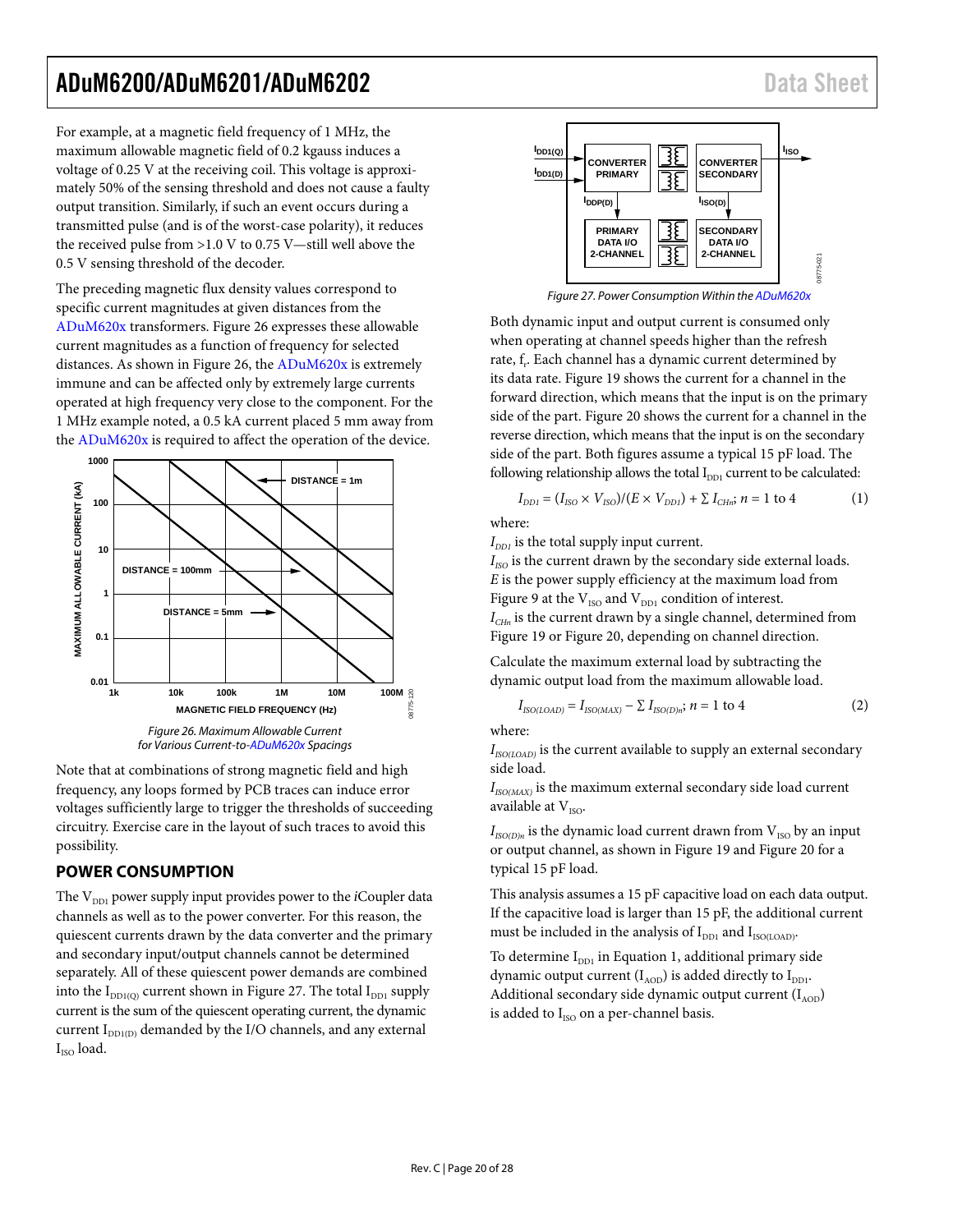### Data Sheet **ADuM6200/ADuM6201/ADuM6202**

To determine  $\boldsymbol{\mathrm{I}}_{\text{ISO(LOAD)}}$  in Equation 2, additional secondary side output current  $(I_{AOD})$  is subtracted from  $I_{ISO(MAX)}$  on a per-channel basis.

For each output channel with  $C_L$  greater than 15 pF, the additional capacitive supply current is given by

$$
I_{AOD} = 0.5 \times 10^{-3} \times ((C_L - 15) \times V_{ISO}) \times (2f - f_r); f > 0.5 f_r
$$
 (3)

where:

 $C_L$  is the output load capacitance (pF).

 $V_{ISO}$  is the output supply voltage (V).

*f* is the input logic signal frequency (MHz); it is half the input data rate expressed in units of Mbps.

 $f<sub>r</sub>$  is the input channel refresh rate (Mbps).

### <span id="page-20-0"></span>**CURRENT-LIMIT AND THERMAL OVERLOAD PROTECTION**

The [ADuM620x](http://www.analog.com/ADuM620) is protected against damage due to excessive power dissipation by thermal overload protection circuits. Thermal overload protection limits the junction temperature to a maximum of 150°C (typical). Under extreme conditions (that is, high ambient temperature and power dissipation), when the junction temperature starts to rise above 150°C, the PWM is turned off, turning off the output current. When the junction temperature drops below 130°C (typical), the PWM turns on again, restoring the output current to its nominal value.

Consider the case where a hard short from  $V_{ISO}$  to ground occurs. At first, the [ADuM620x](http://www.analog.com/ADuM620) reaches its maximum current, which is proportional to the voltage applied at  $V_{DD1}$ . Power dissipates on the primary side of the converter (see [Figure 12\)](#page-13-2). If self-heating of the junction becomes great enough to cause its temperature to rise above 150°C, thermal shutdown is activated, turning off the PWM and turning off the output current. As the junction temperature cools and drops below 130°C, the PWM turns on and power dissipates again on the primary side of the converter, causing the junction temperature to rise to 150°C again. This thermal oscillation between 130°C and 150°C causes the part to cycle on and off as long as the short remains at the output.

Thermal limit protections are intended to protect the device against accidental overload conditions. For reliable operation, externally limit device power dissipation to prevent junction temperatures from exceeding 130°C.

### <span id="page-20-1"></span>**POWER CONSIDERATIONS**

The [ADuM6200/](http://www.analog.com/ADuM6200)[ADuM6201/](http://www.analog.com/ADuM6201)[ADuM6202](http://www.analog.com/ADuM6202) power input, data input channels on the primary side, and data input channels on the secondary side are all protected from premature operation by undervoltage lockout (UVLO) circuitry. Below the minimum operating voltage, the power converter holds its oscillator inactive, and all input channel drivers and refresh circuits are idle. Outputs remain in a high impedance state to prevent transmission of undefined states during power-up and power-down operations.

During application of power to  $V_{DD1}$ , the primary side circuitry is held idle until the UVLO preset voltage is reached. At that time, the data channels initialize to their default low output state until they receive data pulses from the secondary side.

When the primary side is above the UVLO threshold, the data input channels sample their inputs and begin sending encoded pulses to the inactive secondary output channels. The outputs on the primary side remain in their default low state because no data comes from the secondary side inputs until secondary side power is established. The primary side oscillator also begins to operate, transferring power to the secondary power circuits.

The secondary  $V_{ISO}$  voltage is below its UVLO limit at this point; the regulation control signal from the secondary side is not being generated. The primary side power oscillator is allowed to free run under these conditions, supplying the maximum amount of power to the secondary side.

As the secondary side voltage rises to its regulation setpoint, a large inrush current transient is present at  $V_{DD1}$ . When the regulation point is reached, the regulation control circuit produces the regulation control signal that modulates the oscillator on the primary side. The  $V_{DD1}$  current is then reduced and is proportional to the load current. The inrush current is less than the short-circuit current shown in [Figure 12.](#page-13-2) The duration of the inrush current depends on the  $V_{ISO}$  loading conditions and on the current and voltage available at the  $V_{DD1}$  pin.

As the secondary side converter begins to accept power from the primary, the  $V_{ISO}$  voltage starts to rise. When the secondary side UVLO is reached, the secondary side outputs are initialized to their default low state until data is received from the corresponding primary side input. It can take up to 1 µs after the secondary side is initialized for the state of the output to correlate to the primary side input.

Secondary side inputs sample their state and transmit it to the primary side. Outputs are valid about 1 µs after the secondary side becomes active.

Because the rate of charge of the secondary side power supply is dependent on loading conditions, the input voltage, and the output voltage level selected, take care that the design allows the converter sufficient time to stabilize before valid data is required.

When power is removed from  $V_{DD1}$ , the primary side converter and coupler shut down when the UVLO level is reached. The secondary side stops receiving power and starts to discharge.

The outputs on the secondary side hold the last state that they received from the primary side. Either the UVLO level is reached and the outputs are placed in their high impedance state, or the outputs detect a lack of activity from the primary side inputs and the outputs are set to their default low value before the secondary power reaches UVLO.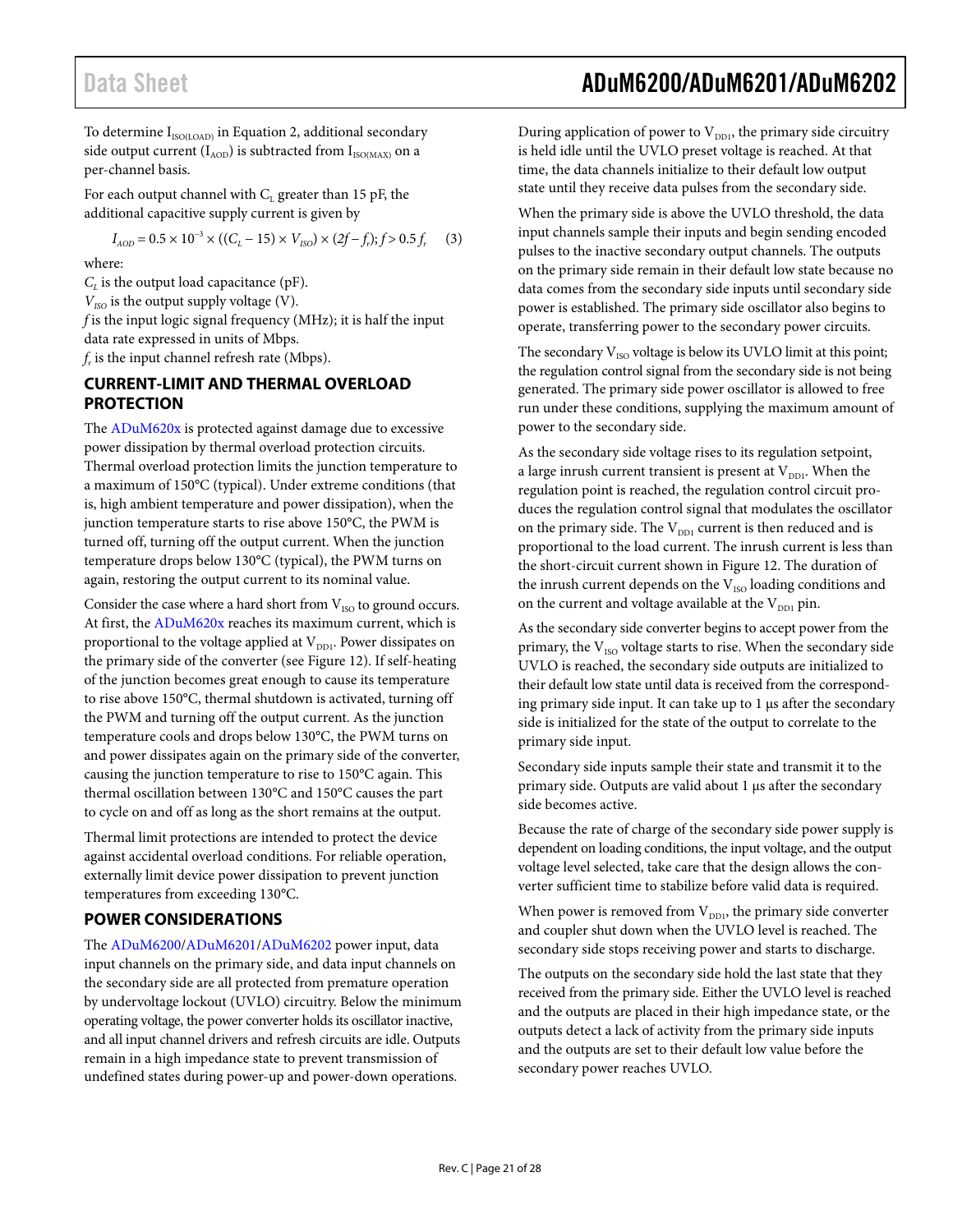### <span id="page-21-0"></span>**THERMAL ANALYSIS**

The [ADuM620x](http://www.analog.com/ADuM620) devices consist of four internal silicon die attached to a split lead frame with two die attach paddles. For the purposes of thermal analysis, the device is treated as a thermal unit with the highest junction temperature reflected in the  $\theta_{IA}$ value from [Table 14.](#page-6-1) The value of  $\theta_{IA}$  is based on measurements taken with the part mounted on a JEDEC standard 4-layer board with fine width traces and still air. Under normal operating conditions, th[e ADuM620x](http://www.analog.com/ADuM620) operates at full load across the full temperature range without derating the output current. However, following the recommendations in the [PCB Layout](#page-17-1) section decreases the thermal resistance to the PCB, allowing increased thermal margin at high ambient temperatures.

### <span id="page-21-1"></span>**INCREASING AVAILABLE POWER**

The [ADuM620x](http://www.analog.com/ADuM620) devices are designed to work in combination with th[e ADuM6000](http://www.analog.com/ADuM6000) in a master/slave configuration. The  $RC_{\rm IN}$ and RC<sub>SEL</sub> pins allow the [ADuM620x](http://www.analog.com/ADuM620) to receive a PWM signal from a[n ADuM6000](http://www.analog.com/ADuM6000) through its  $RC_{IN}$  pin and to act as a slave to that control signal. The RC<sub>SEL</sub> pin chooses whether the part acts as a standalone, self-regulated device or as a slave device.

When th[e ADuM620x](http://www.analog.com/ADuM620) acts as a slave, its power is regulated by a PWM signal from a master device. This allows multiple *iso*Power parts to be combined in parallel while sharing the load equally. When th[e ADuM620x](http://www.analog.com/ADuM620) is configured as a standalone unit, it generates its own PWM feedback signal to regulate itself.

The [ADuM620x](http://www.analog.com/ADuM620) devices can function as slave or standalone devices. All devices in th[e ADuM5xxx](http://www.analog.com/ADuM5) and [ADuM6xxx](http://www.analog.com/ADuM6) family can function as standalone devices. Some of these devices also function as master devices or slave devices, but not both (see [Table 25\)](#page-21-2).

#### <span id="page-21-2"></span>**Table 25. Function of** *iso***Power Parts**

|                 | <b>Function</b> |              |                   |  |  |
|-----------------|-----------------|--------------|-------------------|--|--|
| Part No.        | Master          | <b>Slave</b> | <b>Standalone</b> |  |  |
| <b>ADuM6000</b> | Yes             | Yes          | Yes               |  |  |
| ADuM620x        | No              | Yes          | Yes               |  |  |
| ADuM640x        | No              | No           | Yes               |  |  |
| <b>ADuM5000</b> | Yes             | Yes          | Yes               |  |  |
| ADuM520x        | No              | Yes          | Yes               |  |  |
| <b>ADuM5400</b> | No              | No           | Yes               |  |  |
| ADuM5401 to     | Yes             | No           | Yes               |  |  |
| <b>ADuM5404</b> |                 |              |                   |  |  |

[Table 26](#page-21-3) illustrates how *iso*Power devices can provide many combinations of data channel count and multiples of the singleunit power.

#### <span id="page-21-3"></span>**Table 26. Configurations for Power and Data Channels**

|                     | <b>Number of Data Channels</b>                                |                                                               |                                                                                    |  |  |  |  |
|---------------------|---------------------------------------------------------------|---------------------------------------------------------------|------------------------------------------------------------------------------------|--|--|--|--|
| <b>Power Units</b>  | 0 Channels                                                    | 2 Channels                                                    | <b>4 Channels</b>                                                                  |  |  |  |  |
| <b>1-Unit Power</b> | ADuM6000 or ADuM5000 (standalone)                             | ADuM620x or ADuM520x (standalone)                             | ADuM5401, ADuM5402, ADuM5403,<br>ADuM5404, or ADuM640x (standalone)                |  |  |  |  |
| 2-Unit Power        | ADuM6000 or ADuM5000 (master)<br>ADuM6000 or ADuM5000 (slave) | ADuM6000 or ADuM5000 (master)<br>ADuM620x or ADuM520x (slave) | ADuM5401, ADuM5402, ADuM5403,<br>ADuM5404 (master)<br>ADuM6000 or ADuM5000 (slave) |  |  |  |  |
| <b>3-Unit Power</b> | ADuM6000 or ADuM5000 (master)                                 | ADuM6000 or ADuM5000 (master)                                 | ADuM6000 or ADuM5000 (master)                                                      |  |  |  |  |
|                     | ADuM6000 or ADuM5000 (slave)                                  | ADuM6000 or ADuM5000 (slave)                                  | ADuM620x or ADuM520x (slave)                                                       |  |  |  |  |
|                     | ADuM6000 or ADuM5000 (slave)                                  | ADuM620x or ADuM520x (slave)                                  | ADuM620x or ADuM520x (slave)                                                       |  |  |  |  |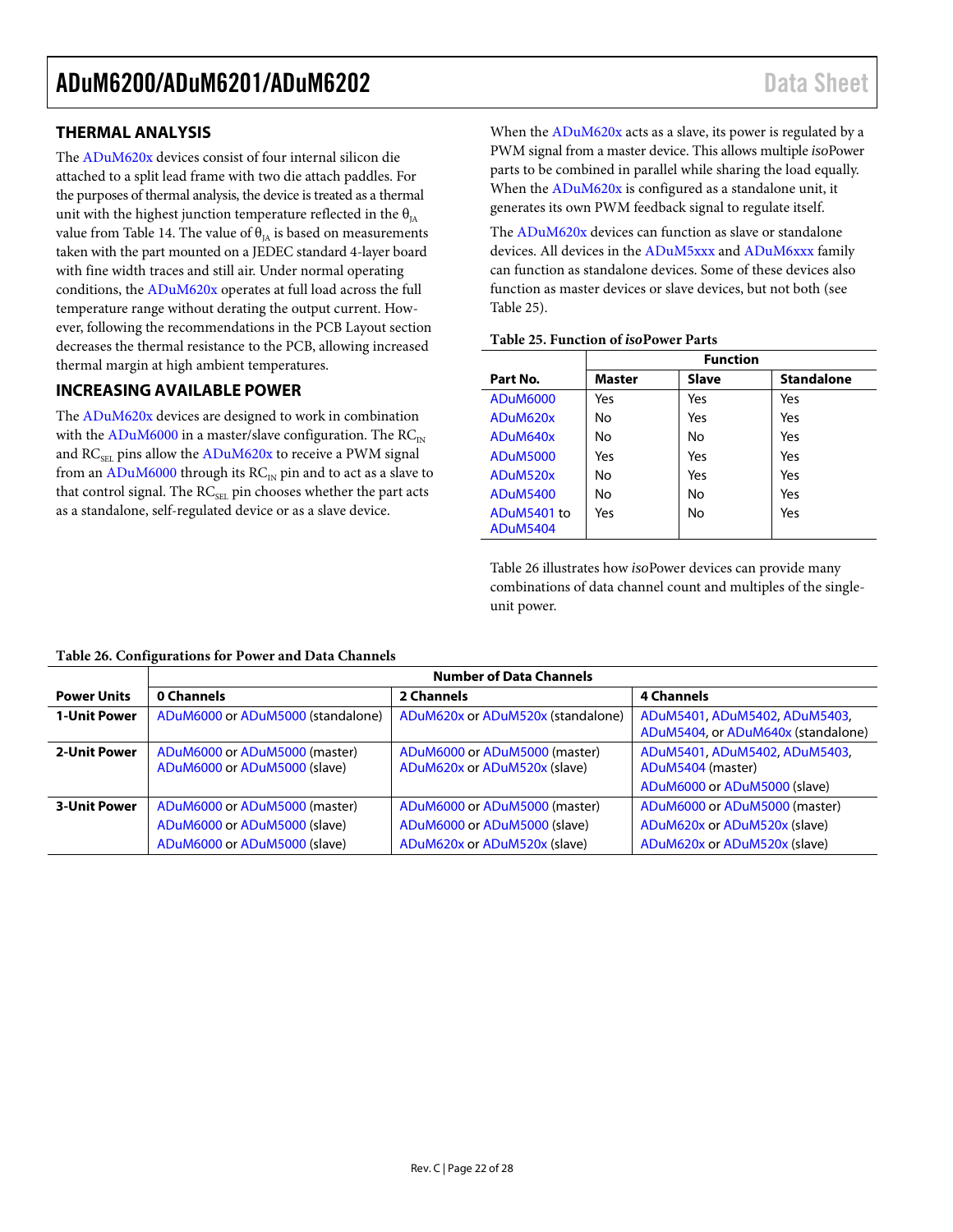### <span id="page-22-0"></span>**INSULATION LIFETIME**

All insulation structures eventually break down when subjected to voltage stress over a sufficiently long period. The rate of insulation degradation is dependent on the characteristics of the voltage waveform applied across the insulation. In addition to the testing performed by the regulatory agencies, Analog Devices carries out an extensive set of evaluations to determine the life-time of the insulation structure within the [ADuM620x](http://www.analog.com/ADuM620) devices.

Analog Devices performs accelerated life testing using voltage levels higher than the rated continuous working voltage. Acceleration factors for several operating conditions are determined. These factors allow calculation of the time to failure at the actual working voltage. The values shown i[n Table 20](#page-9-2) summarize the peak voltage for 50 years of service life for a bipolar ac operating condition and the maximum CSA/VDE approved working voltages. In many cases, the approved working voltage is higher than the 50-year service life voltage. Operation at these high working voltages can lead to shortened insulation life in some cases.

The insulation lifetime of the [ADuM620x](http://www.analog.com/ADuM620) devices depends on the voltage waveform type imposed across the isolation barrier. The *i*Coupler insulation structure degrades at different rates depending on whether the waveform is bipolar ac, unipolar ac, or dc. [Figure 28,](#page-22-1) [Figure 29,](#page-22-2) and [Figure 30](#page-22-3) illustrate these different isolation voltage waveforms.

Bipolar ac voltage is the most stringent environment. The goal of a 50-year operating lifetime under the bipolar ac condition determines the maximum working voltage recommended by Analog Devices.

### Data Sheet **ADuM6200/ADuM6201/ADuM6202**

In the case of unipolar ac or dc voltage, the stress on the insulation is significantly lower. This allows operation at higher working voltages while still achieving a 50-year service life. The working voltages listed i[n Table 20](#page-9-2) can be applied while maintaining the 50-year minimum lifetime, provided that the voltage conforms to either the unipolar ac or dc voltage cases.

Any cross-insulation voltage waveform that does not conform to [Figure 29](#page-22-2) or [Figure 30](#page-22-3) should be treated as a bipolar ac waveform and its peak voltage limited to the 50-year lifetime voltage value listed i[n Table 20.](#page-9-2) The voltage presented i[n Figure 29](#page-22-2) is shown as sinusoidal for illustration purposes only. It is meant to represent any voltage waveform varying between 0 V and some limiting value. The limiting value can be positive or negative, but the voltage cannot cross 0 V.



<span id="page-22-1"></span>



<span id="page-22-2"></span>**RATED PEAK VOLTAGE**

<span id="page-22-3"></span>

| W |  |
|---|--|

*Figure 30. DC Waveform*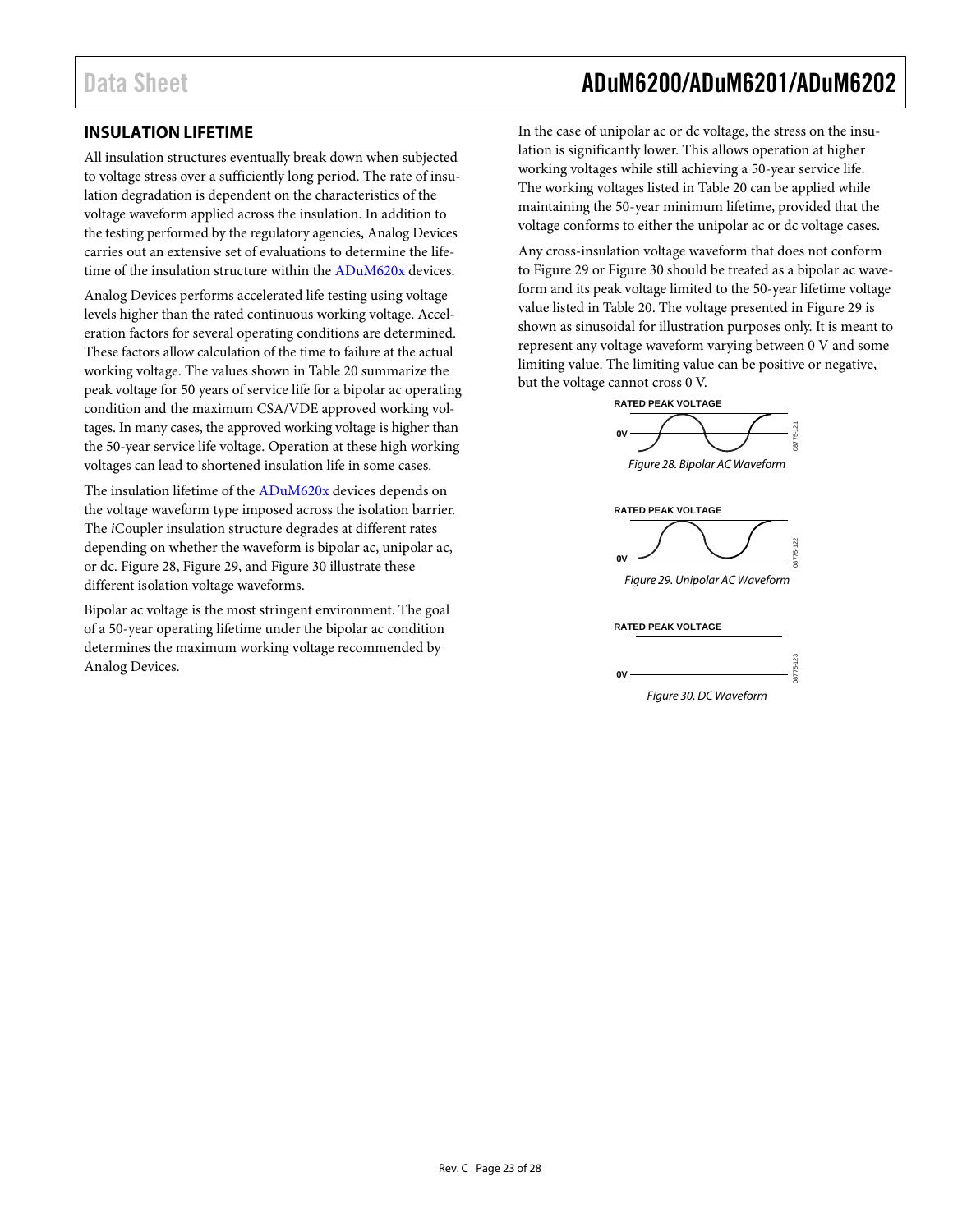### <span id="page-23-0"></span>OUTLINE DIMENSIONS

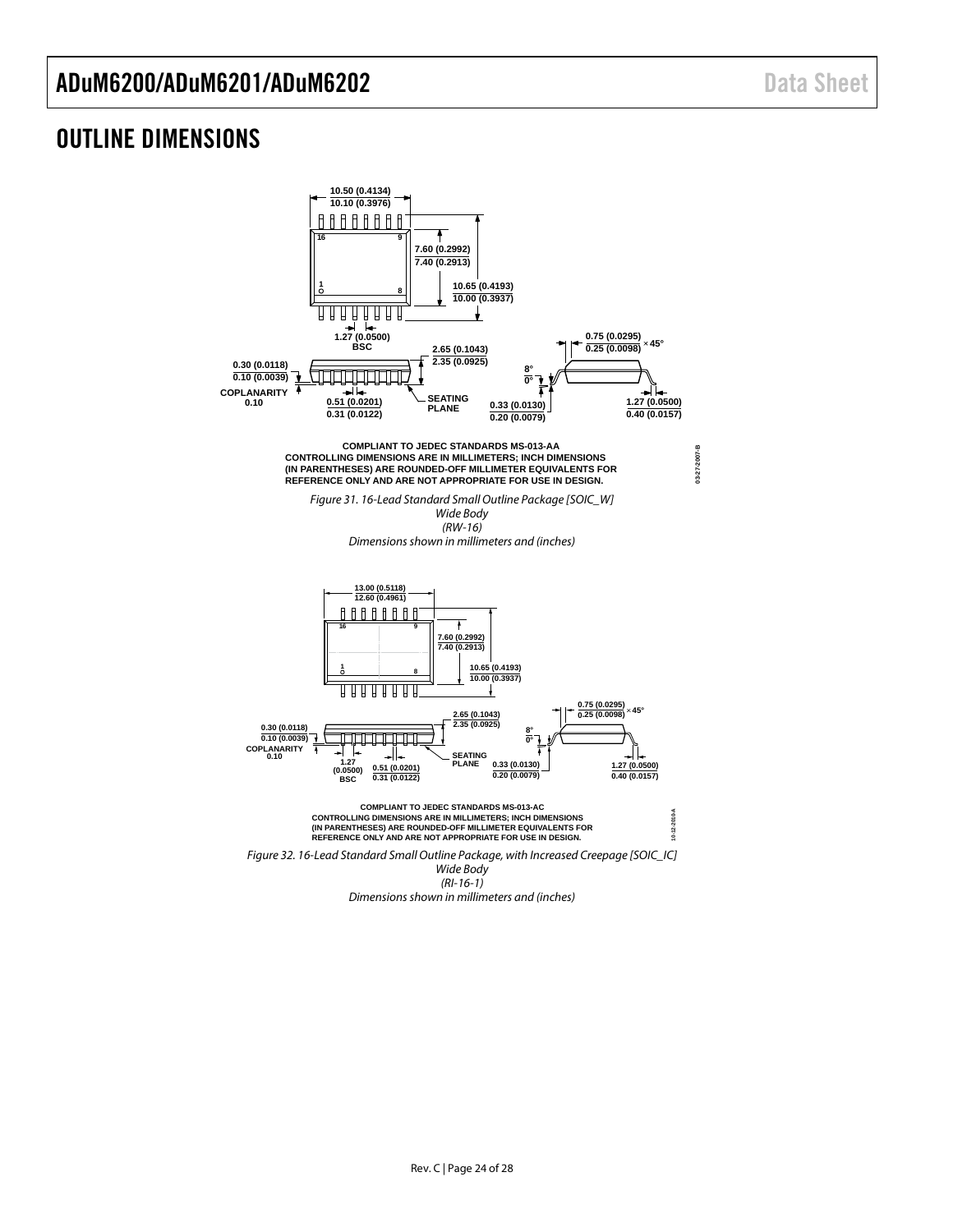### <span id="page-24-0"></span>**ORDERING GUIDE**

| Model $1, 2$ | <b>Number</b><br>of Inputs,<br>$V_{DD1}$ Side | <b>Number</b><br>of Inputs,<br>$V_{\text{iso}}$ Side | <b>Maximum</b><br><b>Data Rate</b><br>(Mbps) | <b>Maximum</b><br>Propagation<br>Delay, 5 V (ns) | <b>Maximum</b><br><b>Pulse Width</b><br>Distortion (ns) | <b>Temperature</b><br>Range         | Package<br><b>Description</b> | Package<br><b>Option</b> |
|--------------|-----------------------------------------------|------------------------------------------------------|----------------------------------------------|--------------------------------------------------|---------------------------------------------------------|-------------------------------------|-------------------------------|--------------------------|
| ADuM6200ARWZ | 2                                             | 0                                                    |                                              | 100                                              | 40                                                      | $-40^{\circ}$ C to $+105^{\circ}$ C | 16-Lead SOIC W                | <b>RW-16</b>             |
| ADuM6200CRWZ | 2                                             | 0                                                    | 25                                           | 70                                               | 3                                                       | $-40^{\circ}$ C to $+105^{\circ}$ C | 16-Lead SOIC W                | <b>RW-16</b>             |
| ADuM6200ARIZ | 2                                             | 0                                                    |                                              | 100                                              | 40                                                      | $-40^{\circ}$ C to $+105^{\circ}$ C | 16-Lead SOIC IC               | RI-16-1                  |
| ADuM6200CRIZ | 2                                             | 0                                                    | 25                                           | 70                                               | 3                                                       | $-40^{\circ}$ C to $+105^{\circ}$ C | 16-Lead SOIC IC               | RI-16-1                  |
| ADuM6201ARWZ |                                               |                                                      |                                              | 100                                              | 40                                                      | $-40^{\circ}$ C to $+105^{\circ}$ C | 16-Lead SOIC W                | <b>RW-16</b>             |
| ADuM6201CRWZ |                                               |                                                      | 25                                           | 70                                               | 3                                                       | $-40^{\circ}$ C to $+105^{\circ}$ C | 16-Lead SOIC W                | <b>RW-16</b>             |
| ADuM6201ARIZ |                                               |                                                      |                                              | 100                                              | 40                                                      | $-40^{\circ}$ C to $+105^{\circ}$ C | 16-Lead SOIC IC               | RI-16-1                  |
| ADuM6201CRIZ |                                               |                                                      | 25                                           | 70                                               | 3                                                       | $-40^{\circ}$ C to $+105^{\circ}$ C | 16-Lead SOIC IC               | RI-16-1                  |
| ADuM6202ARWZ | $\mathbf{0}$                                  | $\overline{2}$                                       |                                              | 100                                              | 40                                                      | $-40^{\circ}$ C to $+105^{\circ}$ C | 16-Lead SOIC W                | <b>RW-16</b>             |
| ADuM6202CRWZ | 0                                             | $\overline{2}$                                       | 25                                           | 70                                               | 3                                                       | $-40^{\circ}$ C to $+105^{\circ}$ C | 16-Lead SOIC W                | <b>RW-16</b>             |
| ADuM6202ARIZ | 0                                             | $\overline{2}$                                       |                                              | 100                                              | 40                                                      | $-40^{\circ}$ C to $+105^{\circ}$ C | 16-Lead SOIC IC               | RI-16-1                  |
| ADuM6202CRIZ | 0                                             | 2                                                    | 25                                           | 70                                               | 3                                                       | $-40^{\circ}$ C to $+105^{\circ}$ C | 16-Lead SOIC IC               | $RI-16-1$                |

 $1 Z =$  RoHS Compliant Part.

 $^2$  Tape and reel are available. The additional -RL suffix designates a 13-inch (1,000 units) tape and reel option.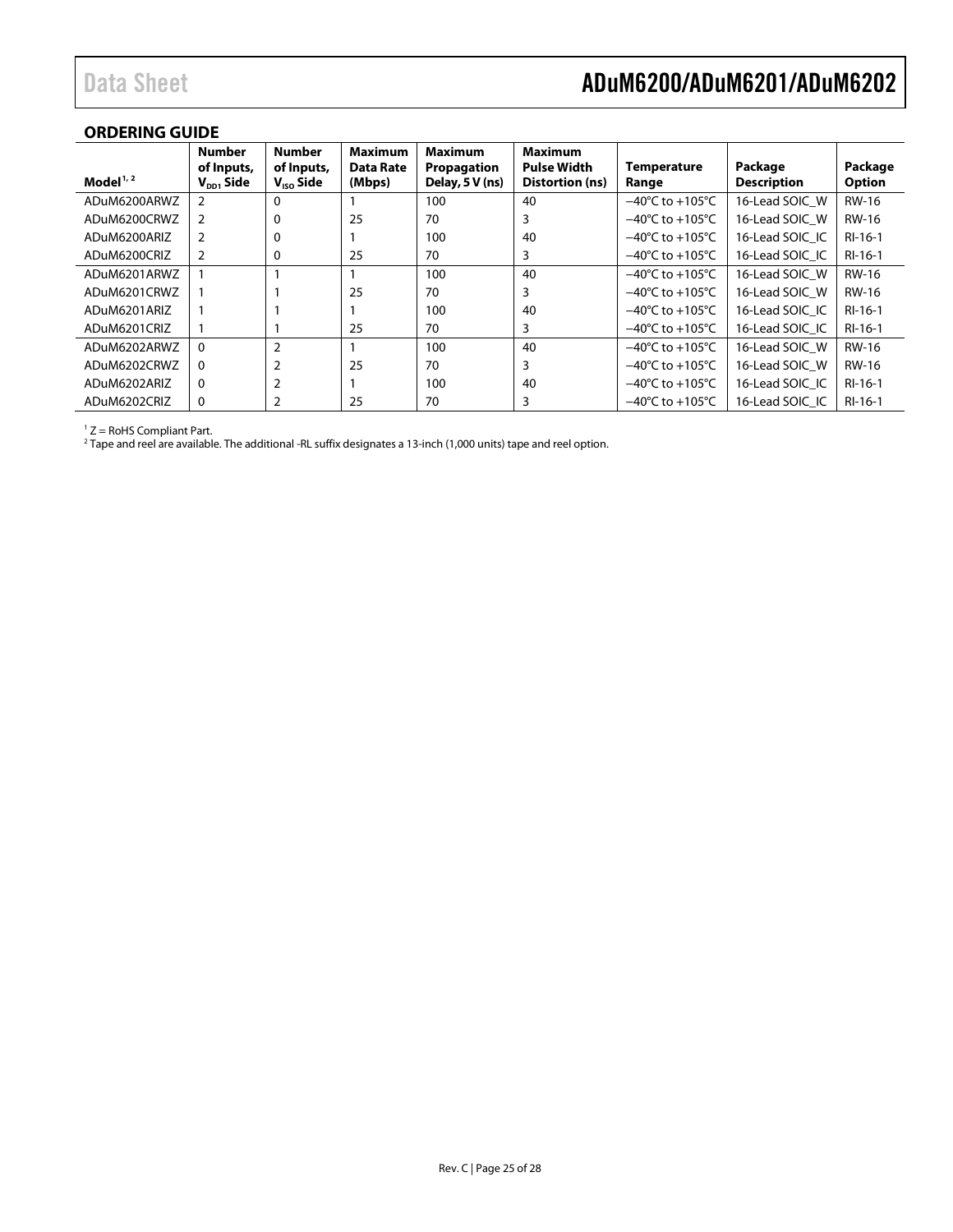### **NOTES**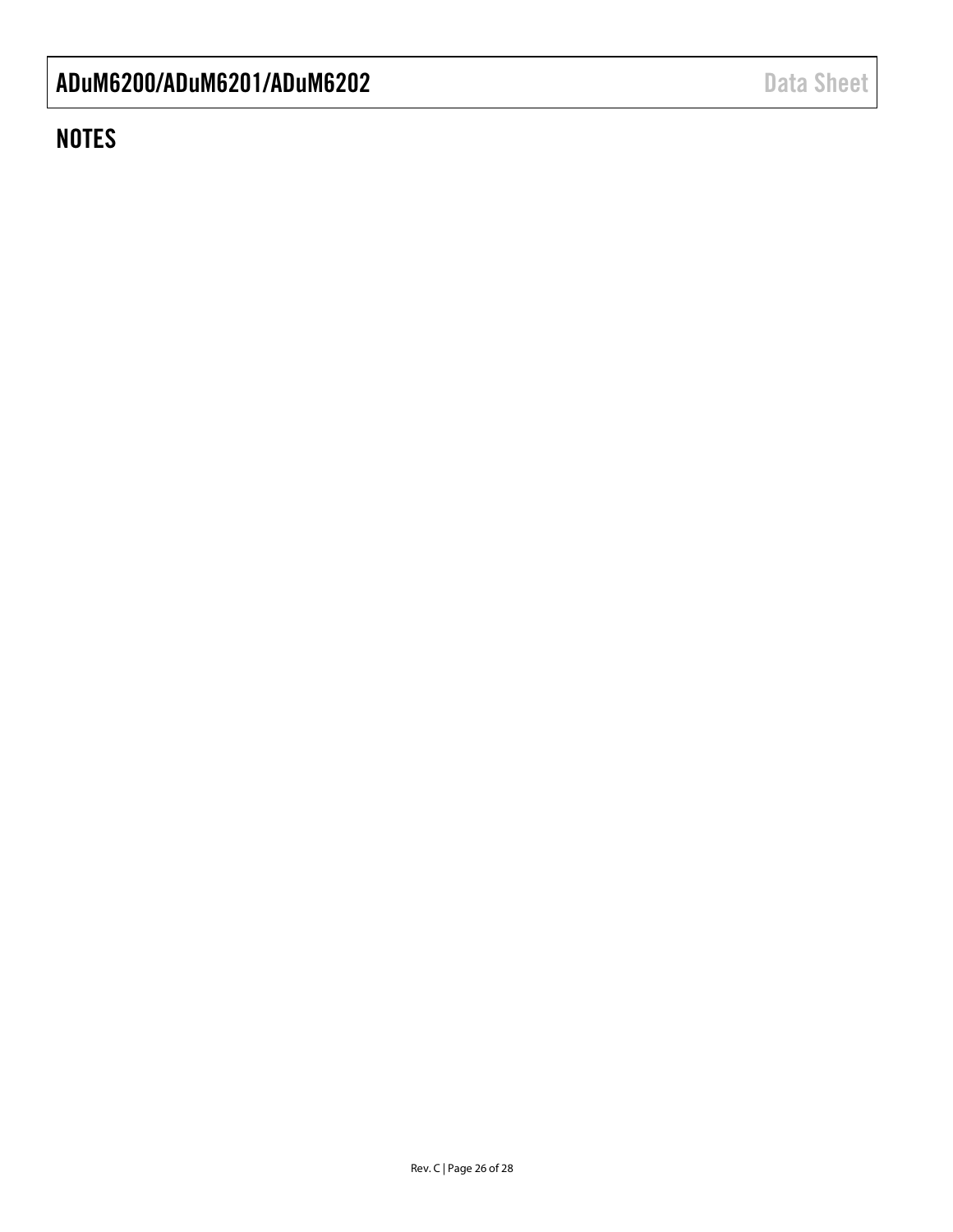### **NOTES**